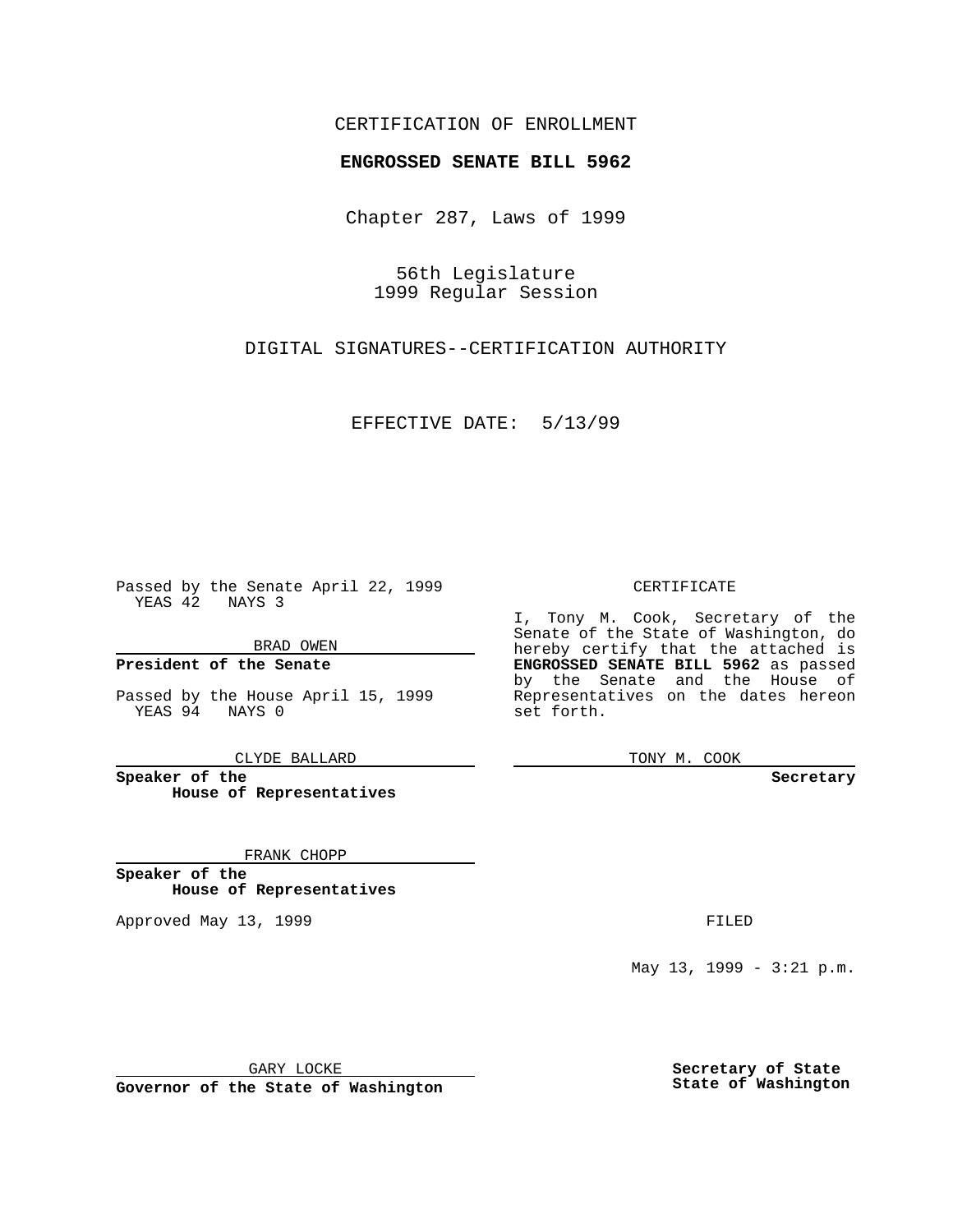## **ENGROSSED SENATE BILL 5962** \_\_\_\_\_\_\_\_\_\_\_\_\_\_\_\_\_\_\_\_\_\_\_\_\_\_\_\_\_\_\_\_\_\_\_\_\_\_\_\_\_\_\_\_\_\_\_

\_\_\_\_\_\_\_\_\_\_\_\_\_\_\_\_\_\_\_\_\_\_\_\_\_\_\_\_\_\_\_\_\_\_\_\_\_\_\_\_\_\_\_\_\_\_\_

### AS AMENDED BY THE HOUSE

Passed Legislature - 1999 Regular Session

#### **State of Washington 56th Legislature 1999 Regular Session**

**By** Senators Brown, Horn and Finkbeiner; by request of Secretary of State and Governor Locke

Read first time 02/18/1999. Referred to Committee on Energy, Technology & Telecommunications.

 AN ACT Relating to the promotion of electronic commerce through digital signatures; amending RCW 19.34.010, 19.34.020, 19.34.030, 19.34.100, 19.34.110, 19.34.111, 19.34.120, 19.34.130, 19.34.200, 19.34.210, 19.34.231, 19.34.250, 19.34.280, 19.34.330, 19.34.400, 19.34.410, and 43.105.320; adding a new section to chapter 19.34 RCW; creating a new section; providing an expiration date; and declaring an emergency.

8 BE IT ENACTED BY THE LEGISLATURE OF THE STATE OF WASHINGTON:

9 **Sec. 1.** RCW 19.34.010 and 1996 c 250 s 102 are each amended to 10 read as follows:

11 This chapter shall be construed consistently with what is 12 commercially reasonable under the circumstances and to effectuate the 13 following purposes:

14 (1) To facilitate commerce by means of reliable electronic 15 messages;

16 (2) To ensure that electronic signatures are not denied legal 17 recognition solely because they are in electronic form;

18 (3) To provide a voluntary licensing mechanism for digital 19 signature certification authorities by which businesses, consumers,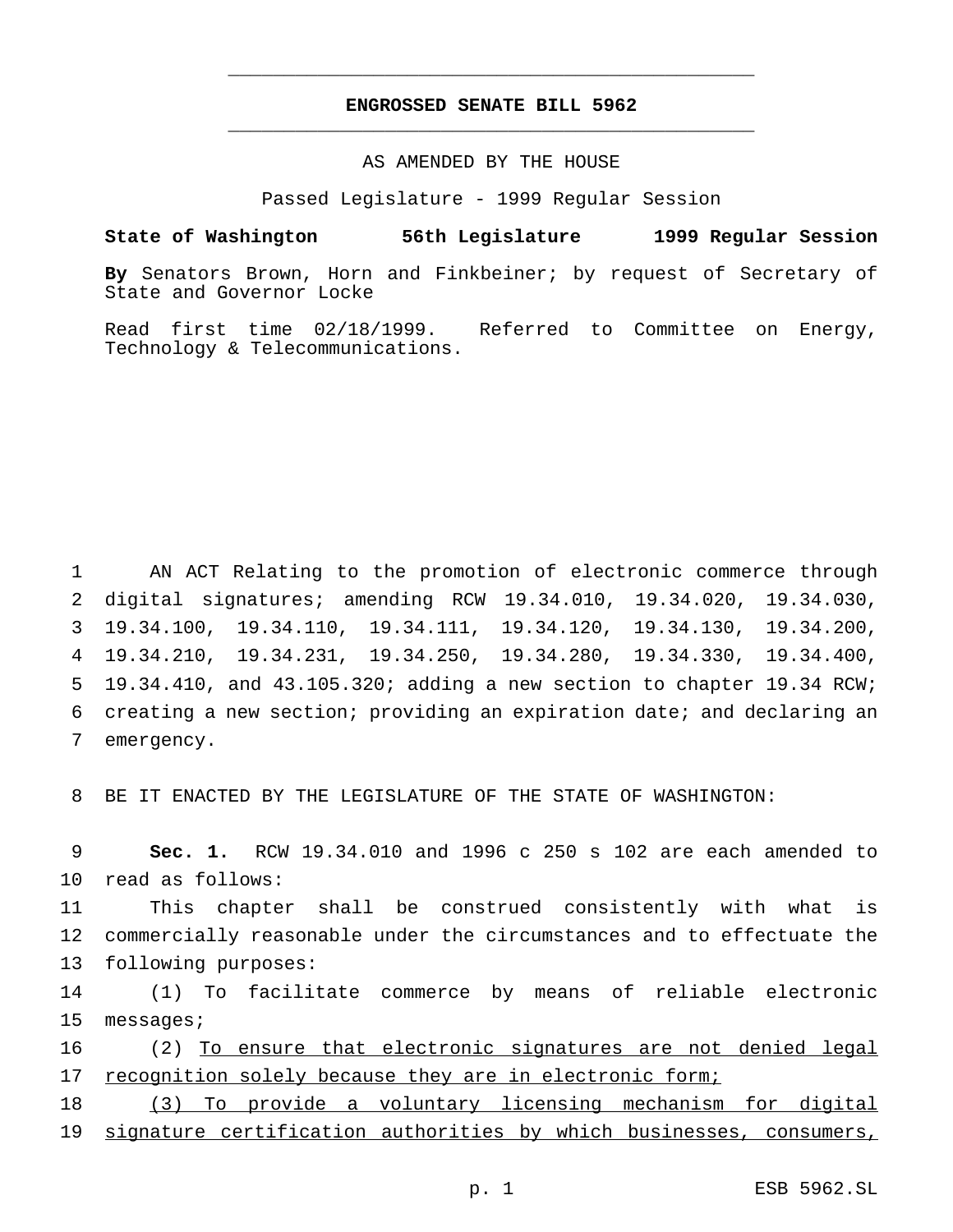courts, government agencies, and other entities can reasonably be assured as to the integrity, authenticity, and nonrepudiation of a digitally signed electronic communication;

 (4) To establish procedures governing the use of digital signatures for official public business to provide reasonable assurance of the integrity, authenticity, and nonrepudiation of an electronic communication;

 (5) To minimize the incidence of forged digital signatures and fraud in electronic commerce;

 $((+3))$   $(6)$  To implement legally the general import of relevant 11 standards((<del>, such as X.509 of the international telecommunication</del> 12 union, formerly known as the international telegraph and telephone 13 consultative committee) ); and

14 (((4))) (7) To establish, in coordination with ((multiple)) states 15 and other jurisdictions, uniform rules regarding the authentication and reliability of electronic messages.

 **Sec. 2.** RCW 19.34.020 and 1997 c 27 s 30 are each amended to read as follows:

 Unless the context clearly requires otherwise, the definitions in this section apply throughout this chapter:

21 (1) "Accept a certificate" means ((either:

 $(a)$ ) to manifest approval of a certificate, while knowing or 23 having notice of its contents( $(i - or)$ 

 (b) To apply to a licensed certification authority for a certificate, without canceling or revoking the application by delivering notice of the cancellation or revocation to the 27 certification authority and obtaining a signed, written receipt from 28 the certification authority, if the certification authority 29 subsequently issues a certificate based on the application)). Such 30 approval may be manifested by the use of the certificate.

 (2) "Accept a digital signature" means to verify a digital signature or take an action in reliance on a digital signature.

 (3) "Asymmetric cryptosystem" means an algorithm or series of algorithms that provide a secure key pair.

(4) "Certificate" means a computer-based record that:

(a) Identifies the certification authority issuing it;

(b) Names or identifies its subscriber;

(c) Contains the subscriber's public key; and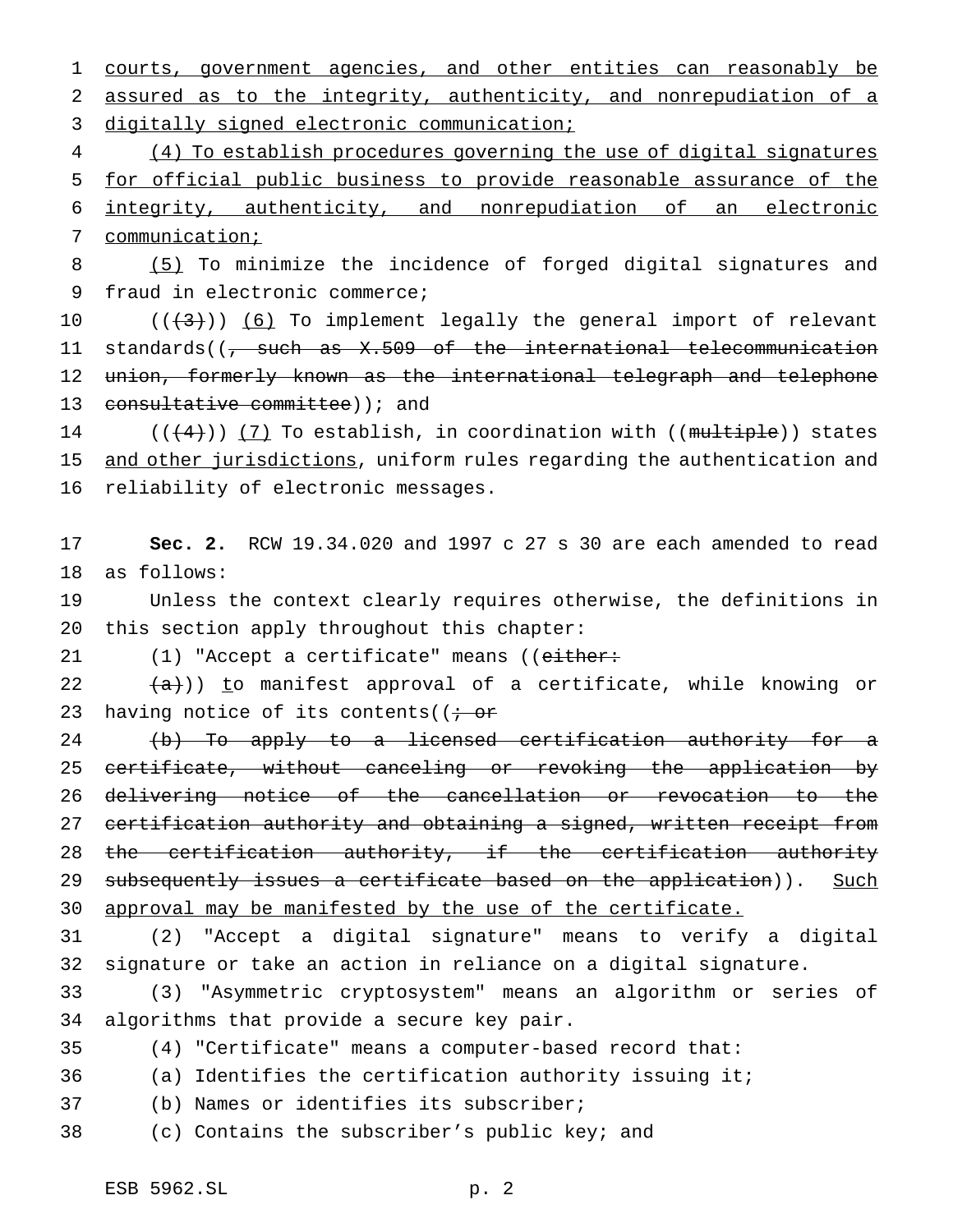(d) Is digitally signed by the certification authority issuing it.

 (5) "Certification authority" means a person who issues a certificate.

 (6) "Certification authority disclosure record" means an on-line, publicly accessible record that concerns a licensed certification 6 authority and is kept by the secretary. ((A certification authority 7 disclosure record has the contents specified by rule by the secretary 8 under RCW 19.34.030.)

 (7) "Certification practice statement" means a declaration of the practices that a certification authority employs in issuing 11 certificates ((<del>generally, or employed in issuing a material</del> 12 certificate)).

 (8) "Certify" means to declare with reference to a certificate, with ample opportunity to reflect, and with a duty to apprise oneself of all material facts.

 (9) "Confirm" means to ascertain through appropriate inquiry and investigation.

 (10) "Correspond," with reference to keys, means to belong to the same key pair.

 (11) "Digital signature" means an electronic signature that is a transformation of a message using an asymmetric cryptosystem such that a person having the initial message and the signer's public key can accurately determine:

 (a) Whether the transformation was created using the private key that corresponds to the signer's public key; and

 (b) Whether the initial message has been altered since the transformation was made.

 (12) "Electronic" means electrical, digital, magnetic, optical, 29 electromagnetic, or any other form of technology that entails capabilities similar to these technologies.

 (13) "Electronic record" means a record generated, communicated, 32 received, or stored by electronic means for use in an information 33 system or for transmission from one information system to another.

 (14) "Electronic signature" means a signature in electronic form attached to or logically associated with an electronic record, including but not limited to a digital signature.

 (15) "Financial institution" means a national or state-chartered commercial bank or trust company, savings bank, savings association, or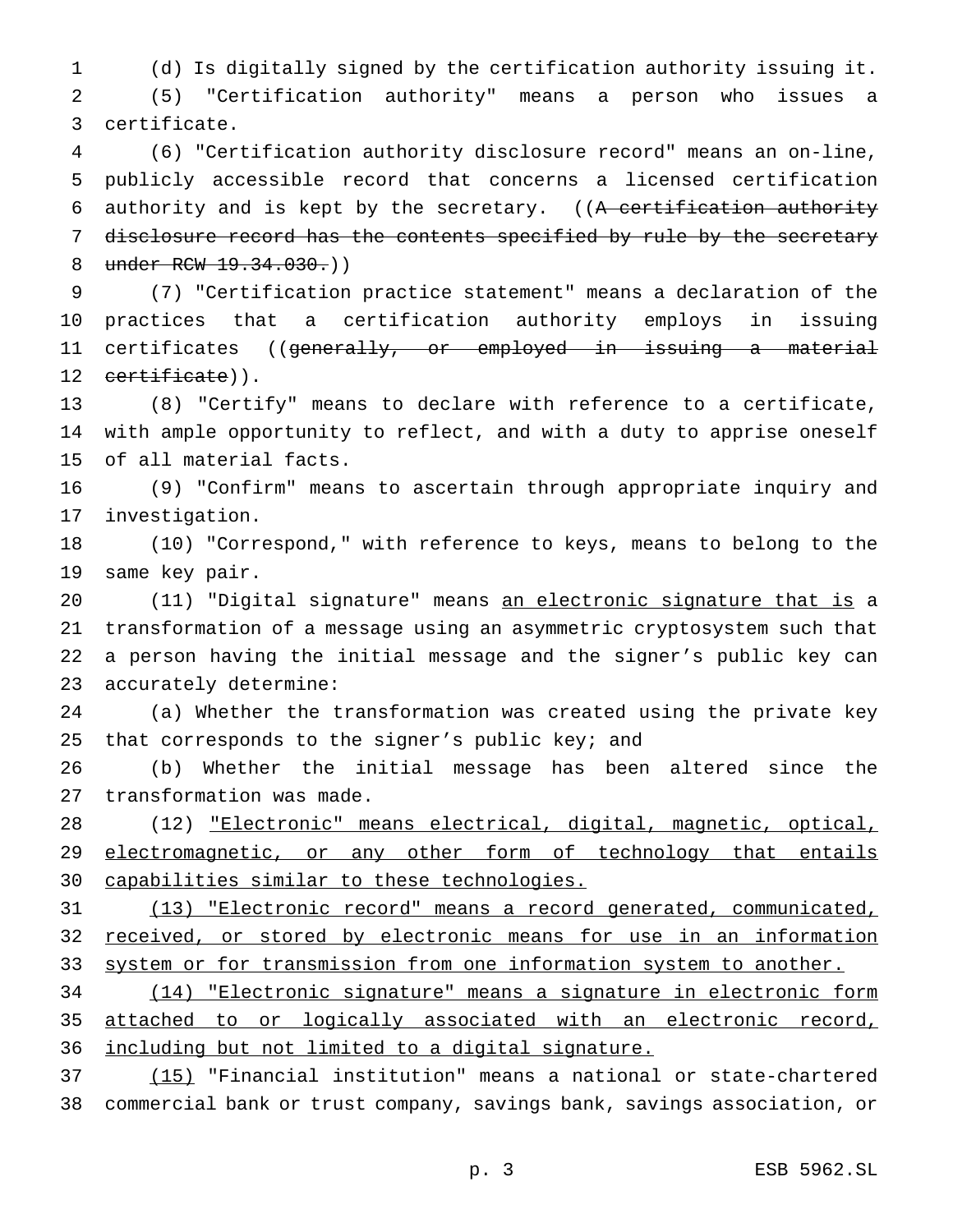credit union authorized to do business in the state of Washington and the deposits of which are federally insured.

 $((+13))$   $(16)$  "Forge a digital signature" means either:

 (a) To create a digital signature without the authorization of the rightful holder of the private key; or

 (b) To create a digital signature verifiable by a certificate listing as subscriber a person who either:

(i) Does not exist; or

 (ii) Does not hold the private key corresponding to the public key listed in the certificate.

11  $((+14))$   $(17)$  "Hold a private key" means to be authorized to utilize a private key.

13  $((+15))$  (18) "Incorporate by reference" means to make one message a part of another message by identifying the message to be incorporated and expressing the intention that it be incorporated.

 $((+16))$   $(19)$  "Issue a certificate" means the acts of a certification authority in creating a certificate and notifying the subscriber listed in the certificate of the contents of the certificate.

 $((+17))$   $(20)$  "Key pair" means a private key and its corresponding public key in an asymmetric cryptosystem, keys which have the property that the public key can verify a digital signature that the private key creates.

 $((+18))$   $(21)$  "Licensed certification authority" means a certification authority to whom a license has been issued by the secretary and whose license is in effect.

 $((+19))$   $(22)$  "Message" means a digital representation of information.

 ( $(\overline{20})$ ) (23) "Notify" means to communicate a fact to another person in a manner reasonably likely under the circumstances to impart knowledge of the information to the other person.

32 (( $(21)$ )) (24) "Official public business" means any legally 33 authorized transaction or communication among state agencies, tribes, 34 and local governments, or between a state agency, tribe, or local government and a private person or entity.

 (25) "Operative personnel" means one or more natural persons acting as a certification authority or its agent, or in the employment of, or under contract with, a certification authority, and who have: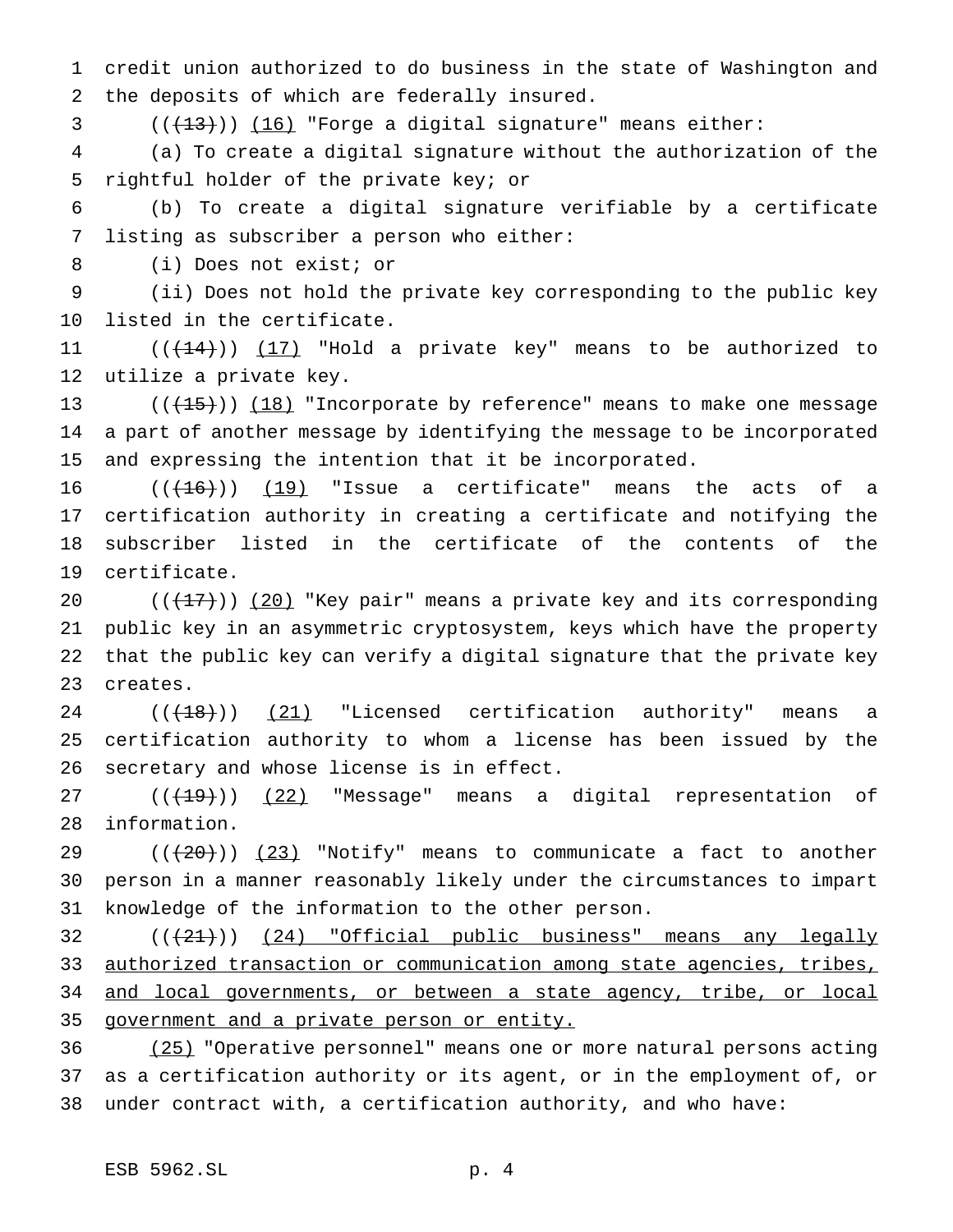(a) ((Managerial or policymaking responsibilities for the 2 certification authority; or

 $\left(\frac{b}{b}\right)$ ) Duties directly involving the issuance of certificates, 4 creation of private keys((, or administration of a certification 5 authority's computing facilities));

 (b) Responsibility for the secure operation of the trustworthy system used by the certification authority or any recognized 8 repository;

 (c) Direct responsibility, beyond general supervisory authority, 10 for establishing or adopting policies regarding the operation and 11 security of the certification authority; or

12 (d) Such other responsibilities or duties as the secretary may establish by rule.

14  $((+22))$   $(26)$  "Person" means a human being or an organization capable of signing a document, either legally or as a matter of fact. 16  $((+23))$   $(27)$  "Private key" means the key of a key pair used to

create a digital signature.

18  $((+24))$   $(28)$  "Public key" means the key of a key pair used to verify a digital signature.

 $((+25))$   $(29)$  "Publish" means to ((record or file in a repository)) make information publicly available.

 $((+26))$   $(30)$  "Qualified right to payment" means an award of damages against a licensed certification authority by a court having jurisdiction over the certification authority in a civil action for violation of this chapter.

 $((+27))$   $(31)$  "Recipient" means a person who has received a certificate and a digital signature verifiable with reference to a public key listed in the certificate and is in a position to rely on it.

30  $((+28))$   $(32)$  "Recognized repository" means a repository recognized by the secretary under RCW 19.34.400.

 $((+29))$   $(33)$  "Recommended reliance limit" means the monetary amount recommended for reliance on a certificate under RCW 19.34.280(1).

  $((+30))$   $(34)$  "Repository" means a system for storing and retrieving certificates and other information relevant to digital signatures.

 $((+31))$  (35) "Revoke a certificate" means to make a certificate ineffective permanently from a specified time forward. Revocation is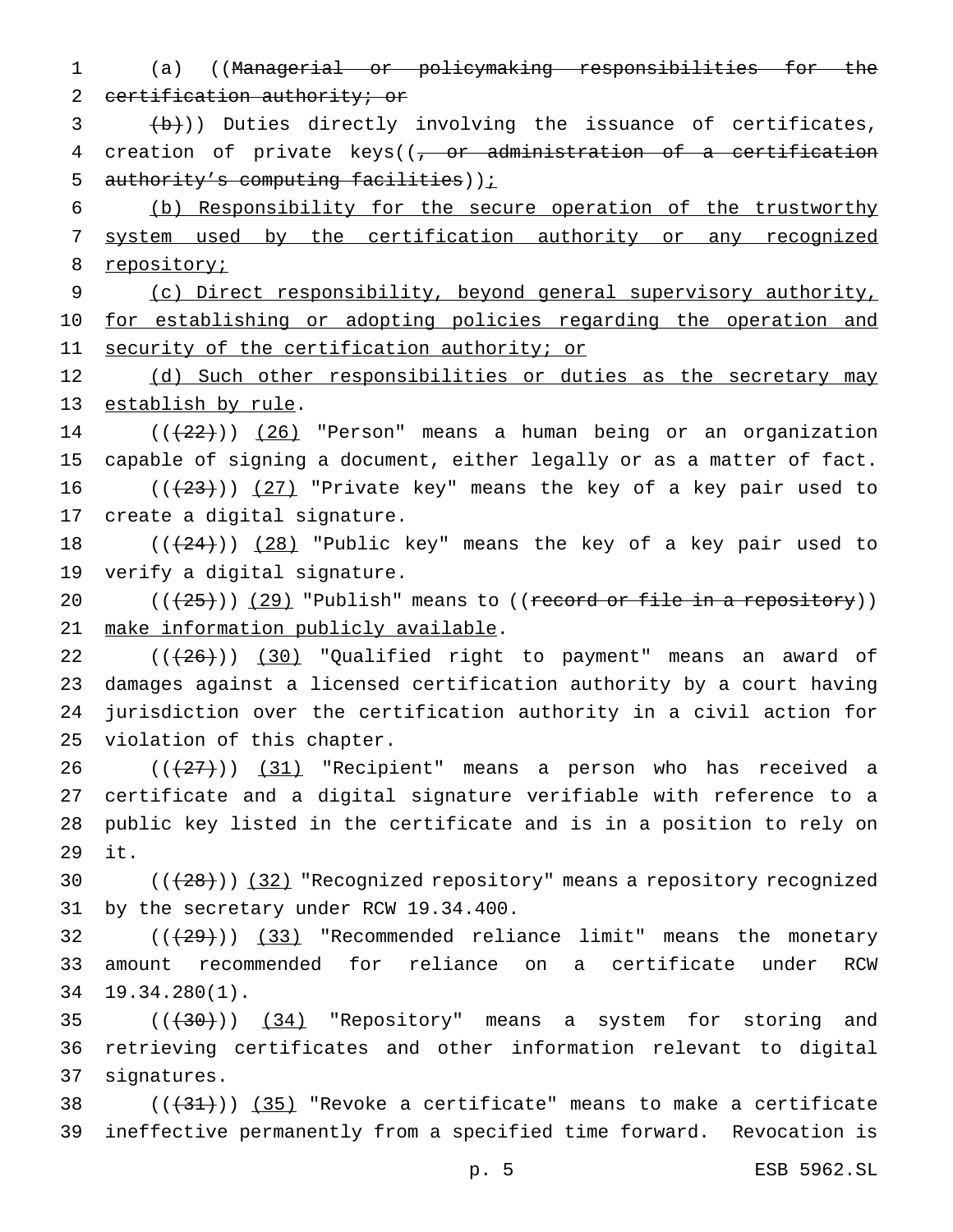effected by notation or inclusion in a set of revoked certificates, and does not imply that a revoked certificate is destroyed or made illegible.

 (( $(32)$ )) (36) "Rightfully hold a private key" means the authority to utilize a private key:

 (a) That the holder or the holder's agents have not disclosed to a person in violation of RCW 19.34.240(1); and

 (b) That the holder has not obtained through theft, deceit, eavesdropping, or other unlawful means.

10  $((+33))$   $(37)$  "Secretary" means the secretary of state.

 $((+34))$   $(38)$  "Subscriber" means a person who:

(a) Is the subject listed in a certificate;

(b) Applies for or accepts the certificate; and

 (c) Holds a private key that corresponds to a public key listed in that certificate.

 $((+35))$  (39) "Suitable guaranty" means either a surety bond executed by a surety authorized by the insurance commissioner to do business in this state, or an irrevocable letter of credit issued by a financial institution authorized to do business in this state, which, in either event, satisfies all of the following requirements:

 (a) It is issued payable to the secretary for the benefit of persons holding qualified rights of payment against the licensed certification authority named as the principal of the bond or customer 24 of the letter of credit;

 (b) It is in an amount specified by rule by the secretary under RCW 19.34.030;

(c) It states that it is issued for filing under this chapter;

 (d) It specifies a term of effectiveness extending at least as long 29 as the term of the license to be issued to the certification authority; and

 (e) It is in a form prescribed or approved by rule by the secretary.

 A suitable guaranty may also provide that the total annual liability on the guaranty to all persons making claims based on it may not exceed the face amount of the guaranty.

36  $((+36))$   $(40)$  "Suspend a certificate" means to make a certificate ineffective temporarily for a specified time forward.

38  $((+37))$   $(41)$  "Time stamp" means either: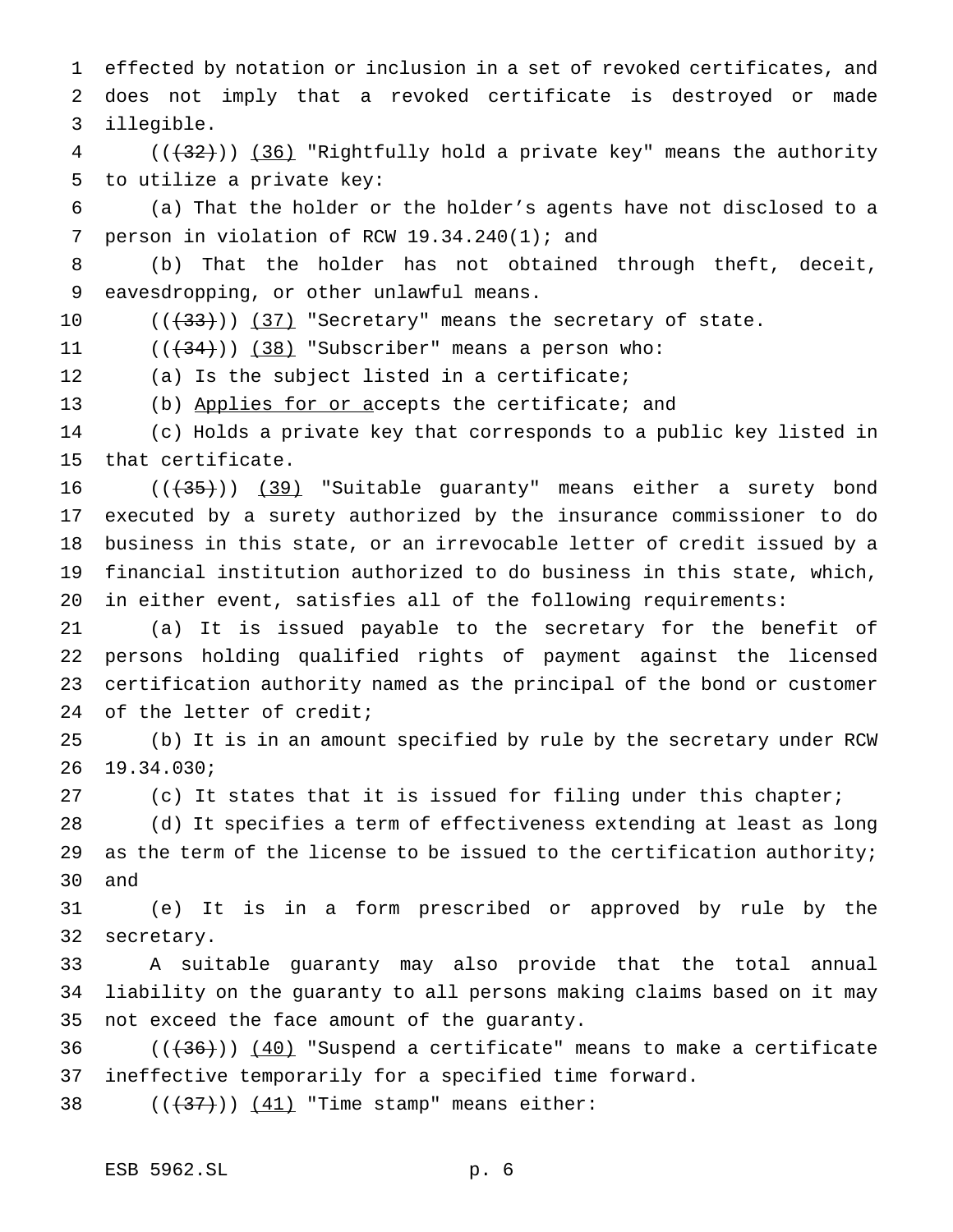(a) To append or attach ((to a message, digital signature, or 2 certificate)) a digitally signed notation indicating at least the date, 3 time, and identity of the person appending or attaching the notation to a message, digital signature, or certificate; or

(b) The notation thus appended or attached.

 $((+38))$   $(42)$  "Transactional certificate" means a valid certificate incorporating by reference one or more digital signatures.

8 (( $\left(\frac{1}{39}\right)$ ) (43) "Trustworthy system" means computer hardware and software that:

10 (a) Are reasonably secure from intrusion and misuse; and

11 (b) ((Provide a reasonable level of availability, reliability, and 12 correct operation; and

 (c) Are reasonably suited to performing their intended functions)) 14 Conform with the requirements established by the secretary by rule.

15  $((+40))$   $(44)$  "Valid certificate" means a certificate that:

(a) A licensed certification authority has issued;

(b) The subscriber listed in it has accepted;

(c) Has not been revoked or suspended; and

(d) Has not expired.

 However, a transactional certificate is a valid certificate only in relation to the digital signature incorporated in it by reference.

 $((+41))$   $(45)$  "Verify a digital signature" means, in relation to a given digital signature, message, and public key, to determine accurately that:

 (a) The digital signature was created by the private key 26 corresponding to the public key; and

 (b) The message has not been altered since its digital signature was created.

 NEW SECTION. **Sec. 3.** A new section is added to chapter 19.34 RCW to read as follows:

 The presumptions of validity and reasonableness of conduct, and the limitations on liability in this chapter do not apply to electronic records or electronic signatures except for digital signatures created in conformance with all of the requirements of this chapter and rules adopted under this chapter.

 **Sec. 4.** RCW 19.34.030 and 1997 c 27 s 1 are each amended to read as follows: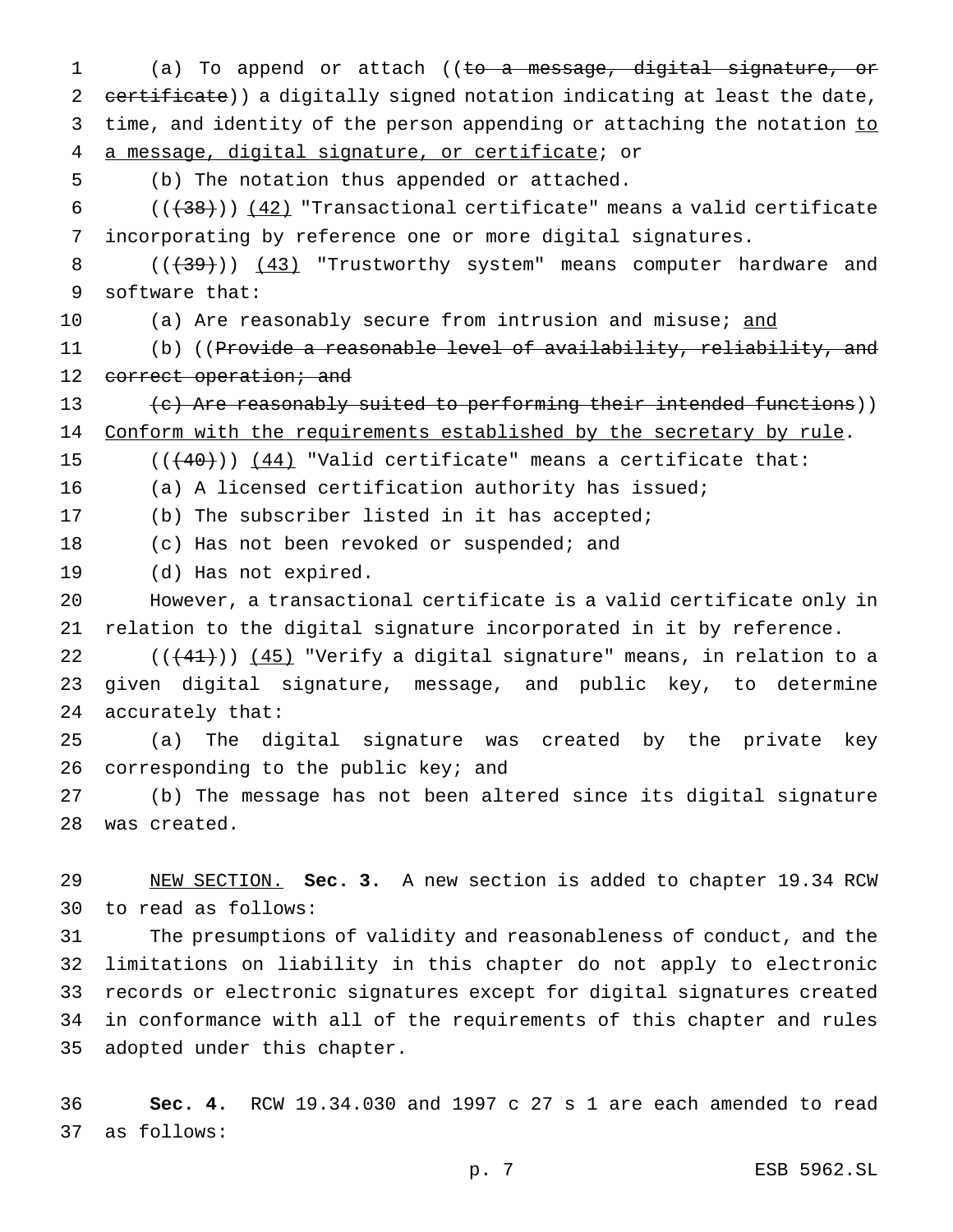(1) The secretary must ((maintain a publicly accessible data base containing)) publish a certification authority disclosure record for each licensed certification authority, and a list of all judgments filed with the secretary, within the previous five years, under RCW 5 19.34.290. ((The secretary must publish the contents of the data base in at least one recognized repository.))

 (2) The secretary may adopt rules consistent with this chapter and in furtherance of its purposes:

 (a) To ((govern licensed)) license certification authorities 10 ((and)), ((recognized)) <u>recognize</u> repositories,((their practice, and the termination of a licensed certification authority's or recognized 12 repository's practice)) certify operative personnel, and govern the practices of each;

14 (b) To determine ((an)) the form and amount reasonably appropriate for a suitable guaranty, in light of the burden a suitable guaranty places upon licensed certification authorities and the assurance of quality and financial responsibility it provides to persons who rely on certificates issued by licensed certification authorities;

19 (c) To specify reasonable requirements for information to be 20 contained in or the form of certificates, including transactional 21 certificates, issued by licensed certification authorities, in accordance with generally accepted standards for digital signature certificates;

 (d) To specify reasonable requirements for recordkeeping by licensed certification authorities;

 (e) To specify reasonable requirements for the content, form, and sources of information in certification authority disclosure records, the updating and timeliness of the information, and other practices and policies relating to certification authority disclosure records;

30 (f) To specify the form of and information required in certification practice statements, as well as requirements regarding 32 the publication of certification practice statements;

 (g) To specify the procedure and manner in which a certificate may 34 be suspended or revoked, as consistent with this chapter; ((and))

35 (h) To specify the procedure and manner by which the laws of other jurisdictions may be recognized, in order to further uniform rules 37 regarding the authentication and reliability of electronic messages; and

 $(i)$  Otherwise to give effect to and implement this chapter.

ESB 5962.SL p. 8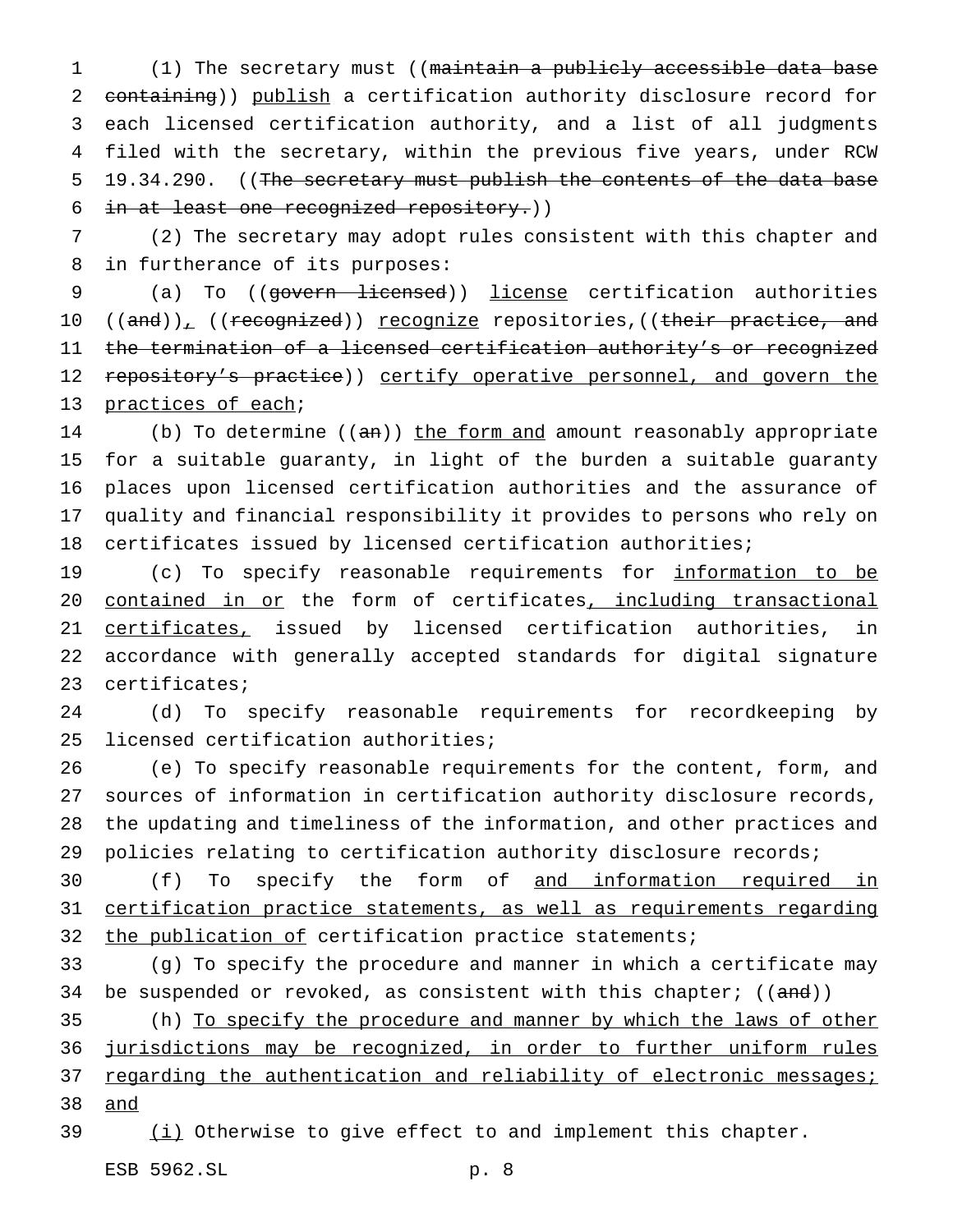1 (3) The secretary may act as a certification authority, and the 2 certificates issued by the secretary shall be treated as having been 3 issued by a licensed certification authority.

4 **Sec. 5.** RCW 19.34.100 and 1998 c 33 s 1 are each amended to read 5 as follows:

 (1) To obtain or retain a license, a certification authority must: (a) ((Be the subscriber of a certificate published in a recognized repository, which may include any repository maintained by the 9 secretary;

10 (b) Knowingly employ as operative personnel only persons who have 11 not been convicted within the past seven years of a felony and have 12 never been convicted of a crime involving fraud, false statement, or 13 deception. The secretary may provide by rule for the manner in which 14 criminal background information is provided as part of the licensing 15 process. For purposes of this provision, a certification authority 16 knowingly employs such a person if the certification authority knew of 17 a conviction, or should have known based upon the background 18 information required by rule of the secretary;

19 (c) Employ as operative personnel only persons who have 20 demonstrated knowledge and proficiency in following the requirements of 21 this chapter;

 $(22 \t (d))$ ) Provide proof of identity to the secretary;

23 (b) Employ only certified operative personnel in appropriate 24 positions;

25  $(c)$  File with the secretary  $((a))$  an appropriate, suitable 26 guaranty, unless the certification authority is a city or county that 27 is self-insured or the department of information services;

28 (( $\left(\frac{1}{e}\right)$ ) (d) Use a trustworthy system((, including a secure means 29 for limiting access to its private key));

30  $((\text{f}))(e)$  Maintain an office in this state or have established a 31 registered agent for service of process in this state; and

 $32$  (( $\left(\frac{1}{9}t\right)$ ) <u>(f)</u> Comply with all further licensing and practice 33 requirements established by rule by the secretary.

34 (2) ((The secretary must issue a license to a certification 35 authority that:

36  $(a)$  Is qualified under subsection  $(1)$  of this section;

37 (b) Applies in writing to the secretary for a license; and

38  $\left\{\n e\right\}$  Pays a filing fee adopted by rule by the secretary.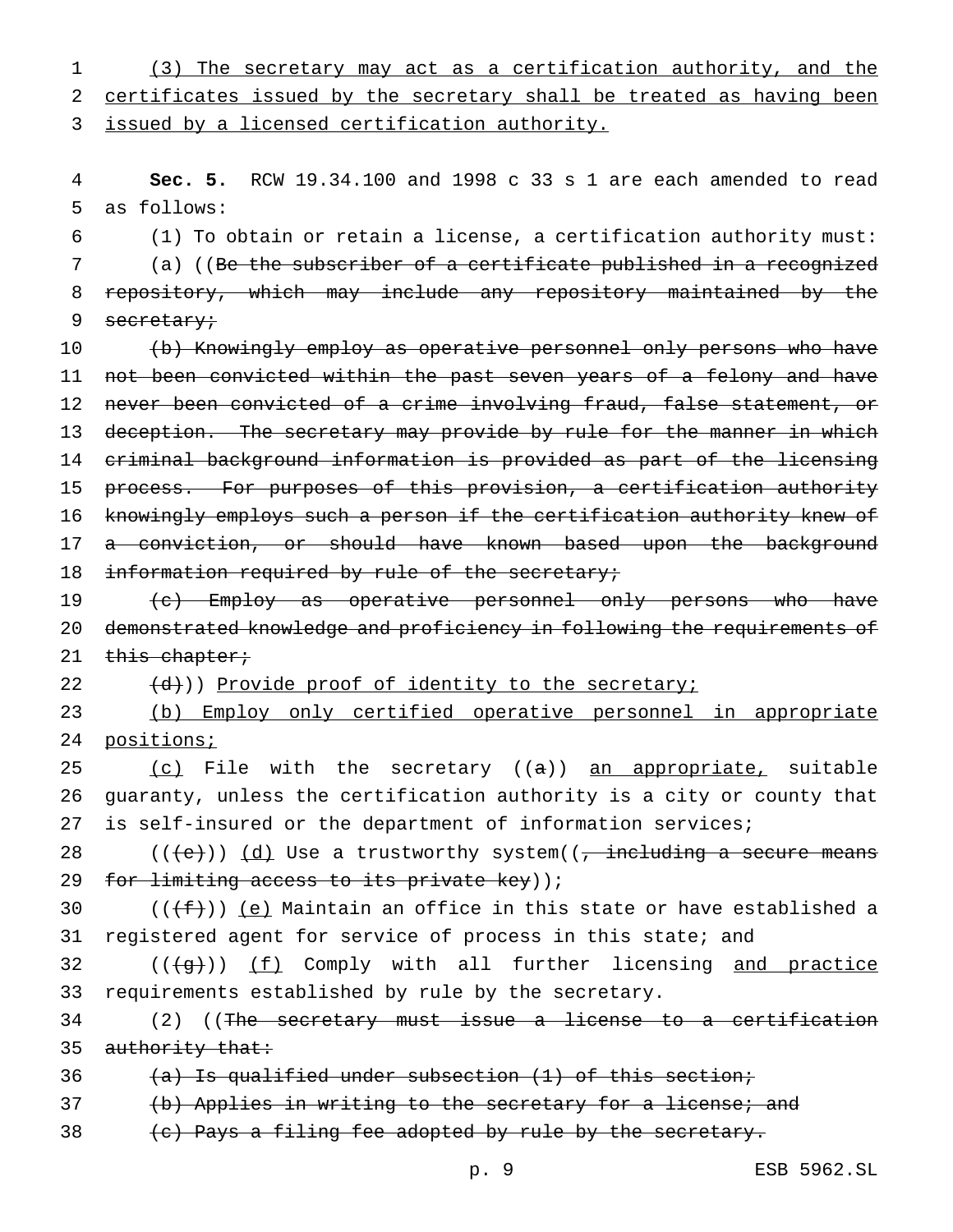1 (3))) The secretary may by rule ((classify licenses)) create 2 license classifications according to specified limitations, ((such as a maximum number of outstanding certificates, cumulative maximum of recommended reliance limits in certificates issued by the certification authority, or issuance only within a single firm or organization,)) and the secretary may issue licenses restricted according to the limits of 7 each classification. ((The liability limits of RCW 19.34.280 do not 8 apply to a certificate issued by a certification authority that exceeds 9 the restrictions of the certification authority's license.))

10 (3) The secretary may impose license restrictions specific to the 11 practices of an individual certification authority. The secretary 12 shall set forth in writing and maintain as part of the certification authority's license application file the basis for such license 14 restrictions.

 (4) The secretary may revoke or suspend a certification authority's license, in accordance with the administrative procedure act, chapter 34.05 RCW, for failure to comply with this chapter or for failure to remain qualified under subsection (1) of this section. The secretary may order the summary suspension of a license pending proceedings for revocation or other action, which must be promptly instituted and determined, if the secretary includes within a written order a finding that the certification authority has either:

 (a) Utilized its license in the commission of a violation of a state or federal criminal statute or of chapter 19.86 RCW; or

 (b) Engaged in conduct giving rise to a serious risk of loss to public or private parties if the license is not immediately suspended. (5) The secretary may recognize by rule the licensing or authorization of certification authorities by other governmental 29 entities, in whole or in part, provided that those licensing or authorization requirements are substantially similar to those of this state. If licensing by another government is so recognized:

 (a) RCW 19.34.300 through 19.34.350 apply to certificates issued by the certification authorities licensed or authorized by that government in the same manner as it applies to licensed certification authorities of this state; and

 (b) The liability limits of RCW 19.34.280 apply to the certification authorities licensed or authorized by that government in the same manner as they apply to licensed certification authorities of this state.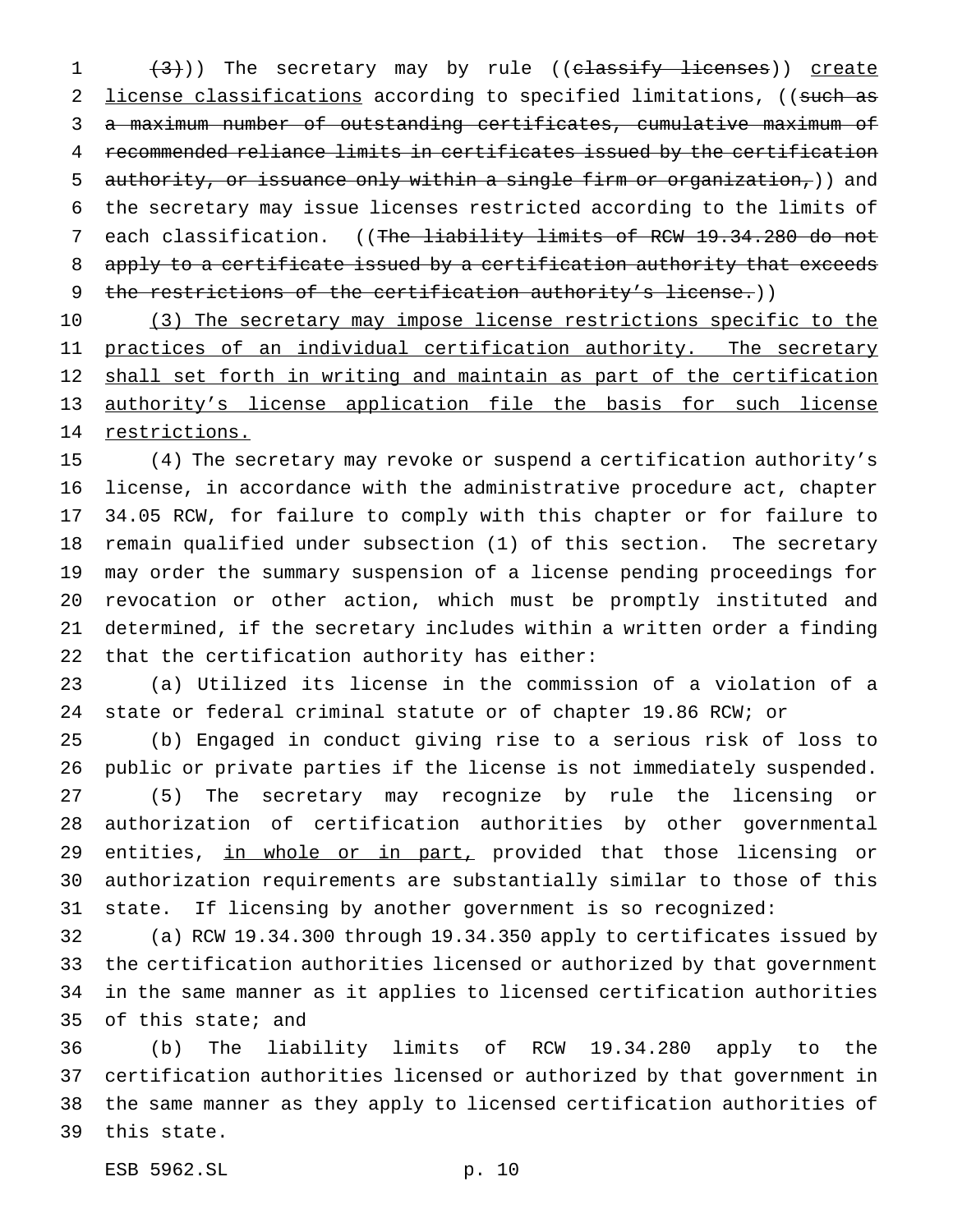(6) ((Unless the parties provide otherwise by contract between themselves, the licensing requirements in this section do not affect the effectiveness, enforceability, or validity of any digital signature, except that RCW 19.34.300 through 19.34.350 do not apply to a certificate, and associated digital signature, issued by an unlicensed certification authority.

7  $(7)$ )) A certification authority that has not obtained a license is not subject to the provisions of this chapter, except as specifically provided.

 **Sec. 6.** RCW 19.34.110 and 1997 c 27 s 5 are each amended to read as follows:

 (1) A licensed certification authority shall obtain a compliance 13 audit( $\sqrt{7}$  as may be more fully defined by rule of the secretary, at least once every year. The auditor shall issue an opinion evaluating 15 the degree to which the certification authority conforms to the 16 requirements of this chapter and the administrative rules adopted by)) 17 at such times and in such manner as directed by rule of the secretary. If the certification authority is also a recognized repository, the audit must include the repository.

 (2) The certification authority shall file a copy of the audit report with the secretary. The secretary may provide by rule for 22 filing of the report in an electronic format((<del>. The secretary shall</del>)) 23 and may publish the report in the certification authority disclosure record it maintains for the certification authority.

 **Sec. 7.** RCW 19.34.111 and 1997 c 27 s 6 are each amended to read as follows:

 $(1)((\{a\}))$  An auditor signing a report of opinion as to a compliance audit required by RCW 19.34.110 must:

29 ( $(\frac{1}{i})$ ) (a) Be a certified public accountant, licensed under chapter 18.04 RCW or equivalent licensing statute of another 31 jurisdiction; ((or)) and

32  $((\overrightarrow{\pm i}))$  (b) Meet such other qualifications as the secretary may establish by rule.

34 (((b) Auditors must either possess such computer security 35 qualifications as are necessary to conduct the audit or employ, contract, or associate with firms or individuals who do. The secretary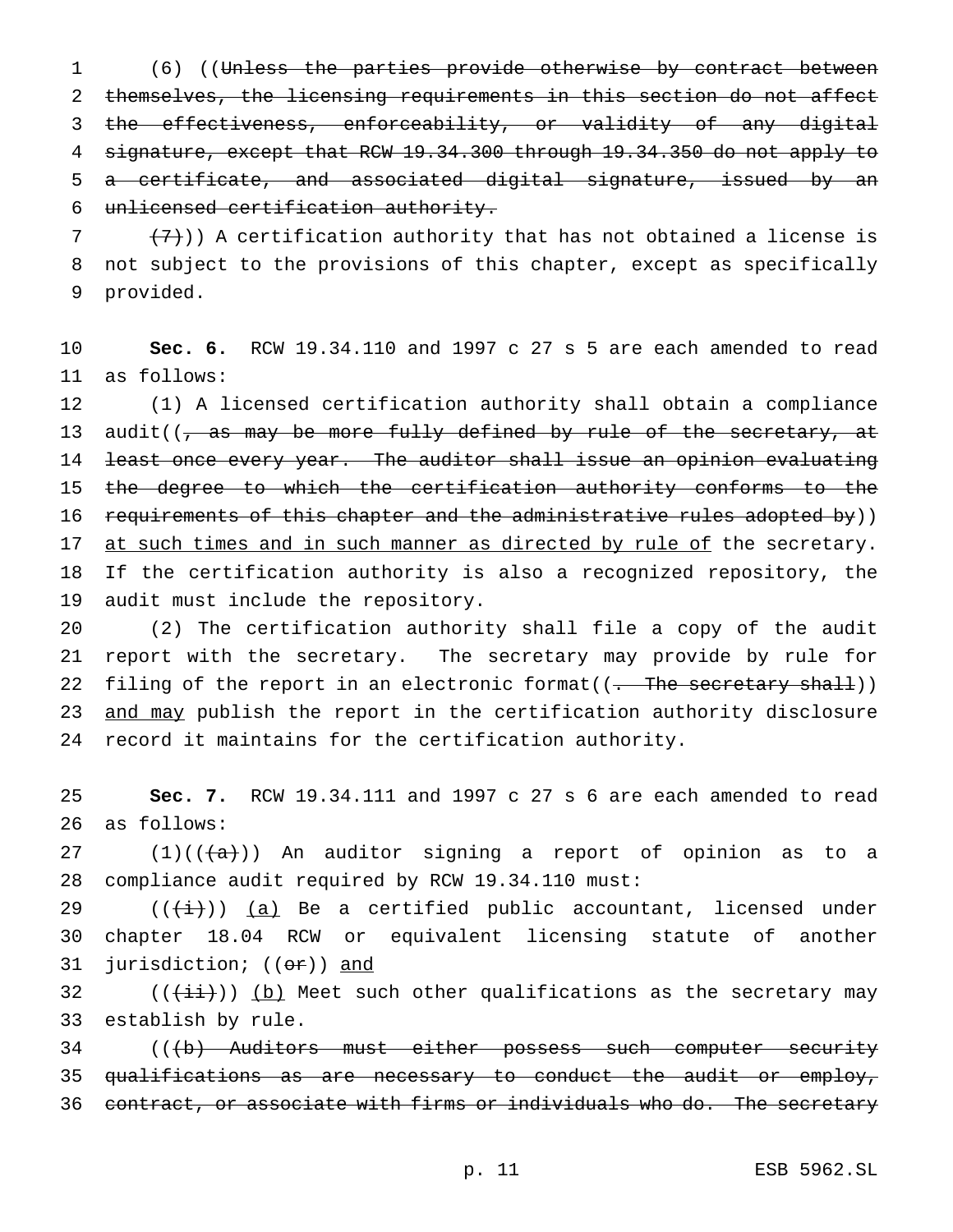may adopt rules establishing qualifications as to expertise or 2 experience in computer security.))

 (2) The compliance audits of state agencies and local governments who are licensed certification authorities, and the secretary, must be performed under the authority of the state auditor. The state auditor may contract with private entities as needed to comply with this chapter.

 **Sec. 8.** RCW 19.34.120 and 1997 c 27 s 7 are each amended to read as follows:

 (1) The secretary may investigate the activities of a licensed certification authority material to its compliance with this chapter and issue orders to a certification authority to further its investigation and secure compliance with this chapter.

 (2) The secretary may suspend or revoke the license of a certification authority for its failure to comply with an order of the secretary.

 (3) The secretary may by order impose and collect a civil 18 ((monetary)) penalty against a licensed certification authority for a 19 violation of this chapter ((in an amount)). The penalty shall not 20 ( $(\pm \theta)$ ) exceed ten thousand dollars per incident, or ninety percent of the recommended reliance limit of a material certificate, whichever is less. In case of a violation continuing for more than one day, each day is considered a separate incident. The secretary may adopt rules setting forth the standards governing the exercise of the secretary's 25 discretion as to penalty amounts. In the case of a state agency 26 authorized by law to be a licensed certification authority, the sole 27 penalty imposed under this subsection shall consist of specific findings of noncompliance and an order requiring compliance with this 29 chapter and the rules of the secretary. Any penalty imposed under this chapter and chapter 34.05 RCW shall be enforceable in any court of competent jurisdiction.

 (4) The secretary may order a certification authority, which it has found to be in violation of this chapter, to pay the costs incurred by the secretary in prosecuting and adjudicating proceedings relative to the order, and enforcing it.

 (5) The secretary must exercise authority under this section in accordance with the administrative procedure act, chapter 34.05 RCW, and a licensed certification authority may obtain judicial review of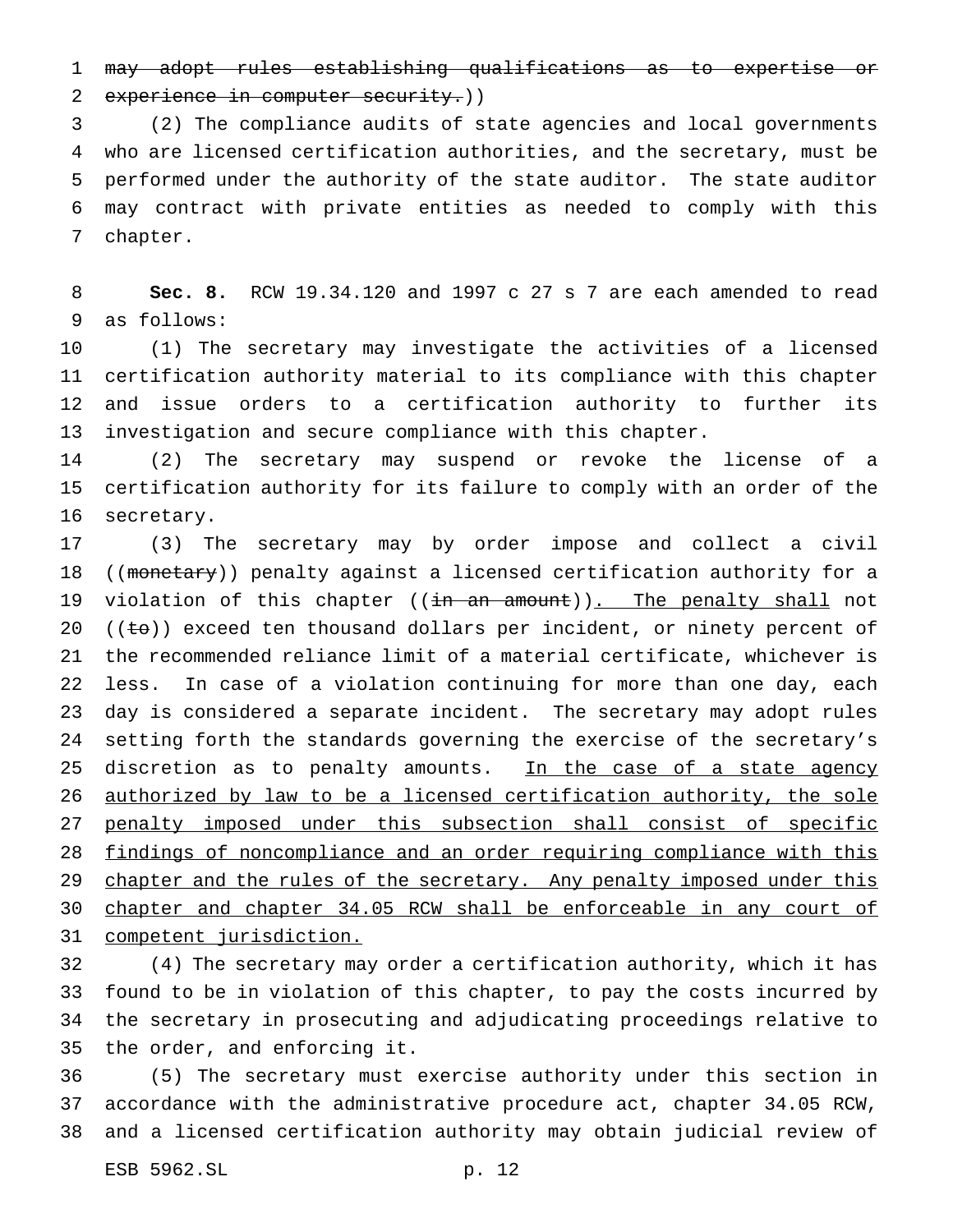the secretary's actions as prescribed by chapter 34.05 RCW. The secretary may also seek injunctive relief to compel compliance with an order.

 **Sec. 9.** RCW 19.34.130 and 1996 c 250 s 204 are each amended to read as follows:

 (1) No certification authority, whether licensed or not, may conduct its business in a manner that creates an unreasonable risk of loss to subscribers of the certification authority, to persons relying on certificates issued by the certification authority, or to a repository.

11 (2) The secretary may publish ((in the repository it provides, or 12 elsewhere,)) brief statements advising subscribers, persons relying on digital signatures, or other repositories about activities of a certification authority, whether licensed or not, that create a risk prohibited by subsection (1) of this section. The certification authority named in a statement as creating or causing such a risk may protest the publication of the statement by filing a written defense of ten thousand bytes or less. Upon receipt of such a protest, the secretary must publish the protest along with the secretary's statement, and must promptly give the protesting certification authority notice and an opportunity to be heard. Following the hearing, the secretary must rescind the advisory statement if its publication was unwarranted under this section, cancel it if its publication is no longer warranted, continue or amend it if it remains warranted, or take further legal action to eliminate or reduce a risk prohibited by subsection (1) of this section. The secretary must publish its decision in the repository it provides.

 (3) In the manner provided by the administrative procedure act, chapter 34.05 RCW, the secretary may issue orders and obtain injunctions or other civil relief to prevent or restrain a certification authority from violating this section, regardless of whether the certification authority is licensed. This section does not create a right of action in a person other than the secretary.

 **Sec. 10.** RCW 19.34.200 and 1997 c 27 s 8 are each amended to read as follows:

36 (1) A licensed certification authority ((<del>or subscriber</del>)) shall use 37 only a trustworthy system( $($ :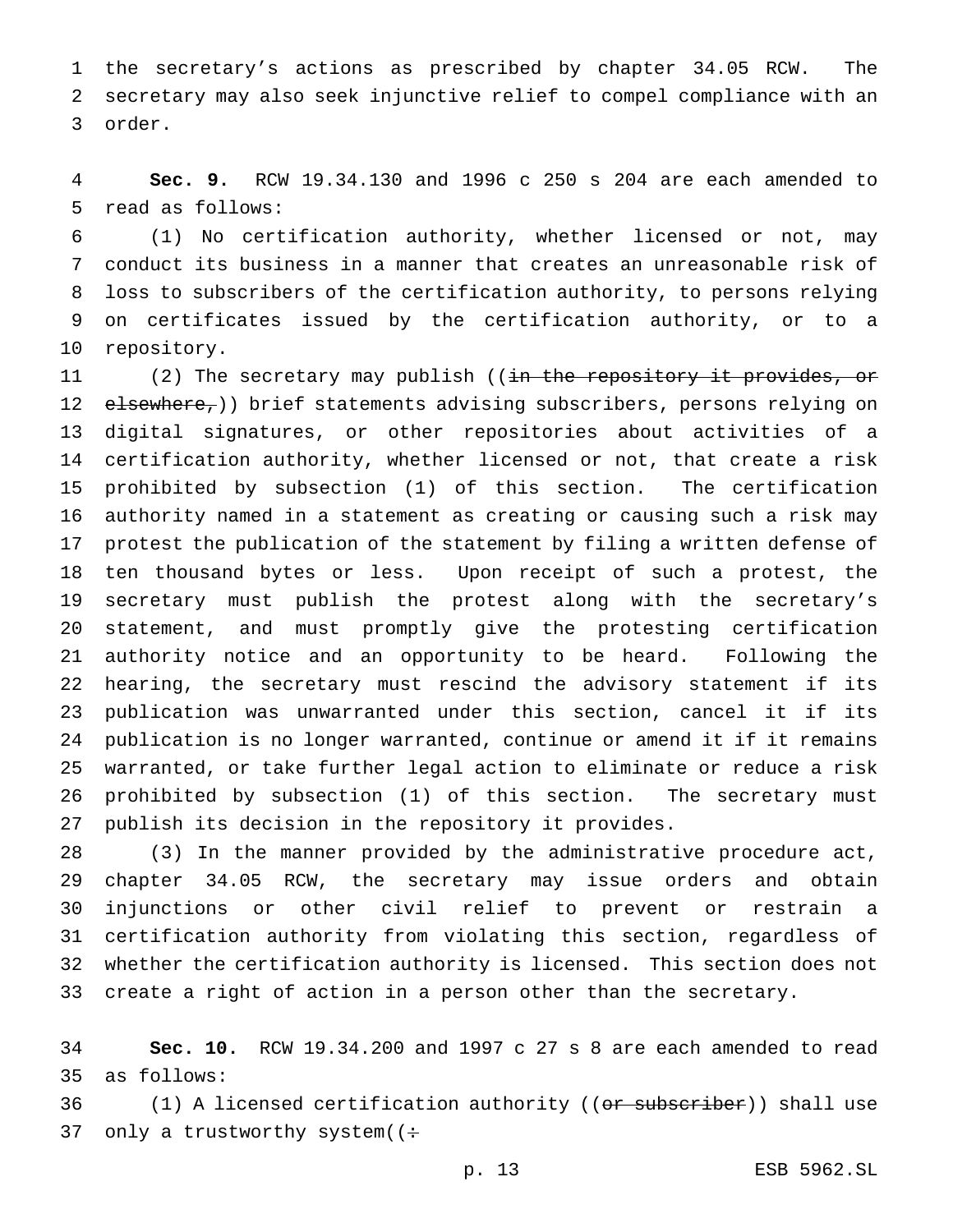- 
- $(1 + \frac{a}{a})$ ) to issue, suspend, or revoke ((a certificate;

 $2$   $(\frac{b}{b})$ ) certificates. A licensed certification authority shall use 3 a recognized repository to publish or give notice of the issuance, 4 suspension, or revocation of a certificate( $\overline{t}$  or

5  $(e)$  To create a private key)).

6 (2) A licensed certification authority ((must disclose any material certification practice statement, and any fact material to either the reliability of a certificate that it has issued or its ability to perform its services. A certification authority may require a signed, written, and reasonably specific inquiry from an identified person, and payment of reasonable compensation, as conditions precedent to 12 effecting a disclosure required in this subsection.)) shall publish a certification practice statement in accordance with the rules 14 established by the secretary. The secretary shall publish the certification practice statements of licensed certification authorities submitted as part of the licensing process in a manner similar to the 17 publication of the certification authority disclosure record.

18 (3) A licensed certification authority shall knowingly employ as 19 operative personnel only persons who have not been convicted within the 20 past seven years of a felony and have never been convicted of a crime 21 involving fraud, false statement, or deception. For purposes of this 22 subsection, a certification authority knowingly employs such a person 23 if the certification authority knew of a conviction, or should have 24 known based on information required by rule of the secretary. 25 Operative personnel employed by a licensed certification authority must 26 also be persons who have demonstrated knowledge and proficiency in 27 following the requirements of this chapter. The secretary may provide 28 by rule for the certification of operative personnel, and provide by 29 rule for the manner in which criminal background information is 30 provided as part of the certification process, as well as the manner in 31 which knowledge and proficiency in following the requirements of this 32 chapter may be demonstrated.

33 **Sec. 11.** RCW 19.34.210 and 1997 c 27 s 9 are each amended to read 34 as follows:

 (1) A licensed certification authority may issue a certificate to a subscriber only after all of the following conditions are satisfied: (a) The certification authority has received a request for issuance 38 signed by the prospective subscriber; and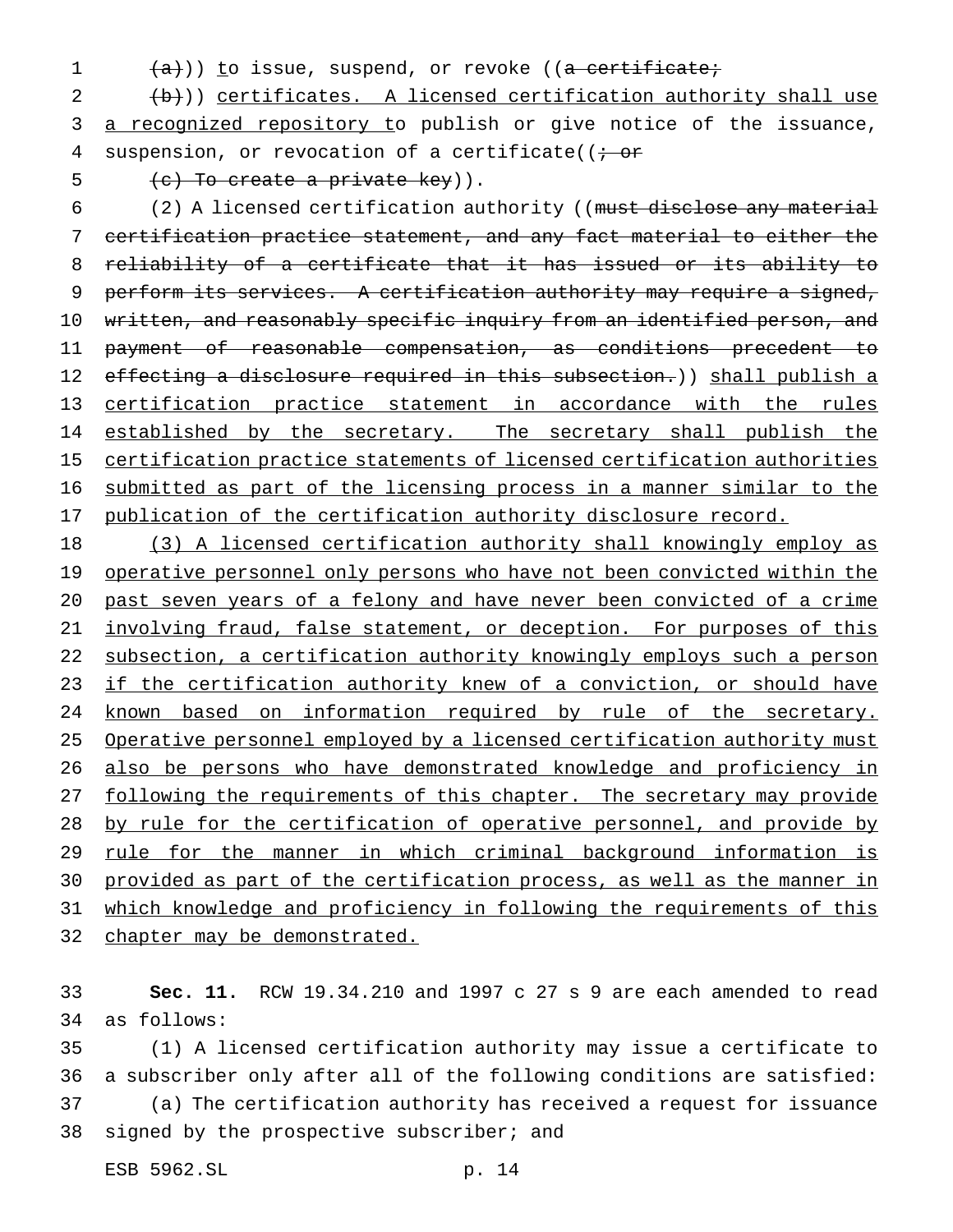(b) The certification authority has confirmed that:

 (i) The prospective subscriber is the person to be listed in the certificate to be issued;

 (ii) If the prospective subscriber is acting through one or more agents, the subscriber duly authorized the agent or agents to have custody of the subscriber's private key and to request issuance of a certificate listing the corresponding public key;

 (iii) The information in the certificate to be issued is accurate; (iv) The prospective subscriber rightfully holds the private key 10 corresponding to the public key to be listed in the certificate;

 (v) The prospective subscriber holds a private key capable of creating a digital signature;

 (vi) The public key to be listed in the certificate can be used to verify a digital signature affixed by the private key held by the prospective subscriber; and

 (vii) The certificate provides information sufficient to locate or identify one or more repositories in which notification of the revocation or suspension of the certificate will be listed if the certificate is suspended or revoked.

 (c) The requirements of this subsection may not be waived or disclaimed by either the licensed certification authority, the subscriber, or both.

23 (2) ((If the subscriber accepts the issued certificate, the certification authority must publish a signed copy of the certificate 25 in a recognized repository, as the certification authority and the 26 subscriber named in the certificate may agree, unless a contract)) In confirming that the prospective subscriber is the person to be listed in the certificate to be issued, a licensed certification authority shall make a reasonable inquiry into the subscriber's identity in light of:

# (a) Any statements made by the certification authority regarding 32 the reliability of the certificate;

(b) The reliance limit of the certificate;

34 (c) Any recommended uses or applications for the certificate; and (d) Whether the certificate is a transactional certificate or not.

 (3) A certification authority shall be presumed to have confirmed 37 that the prospective subscriber is the person to be listed in a

certificate where: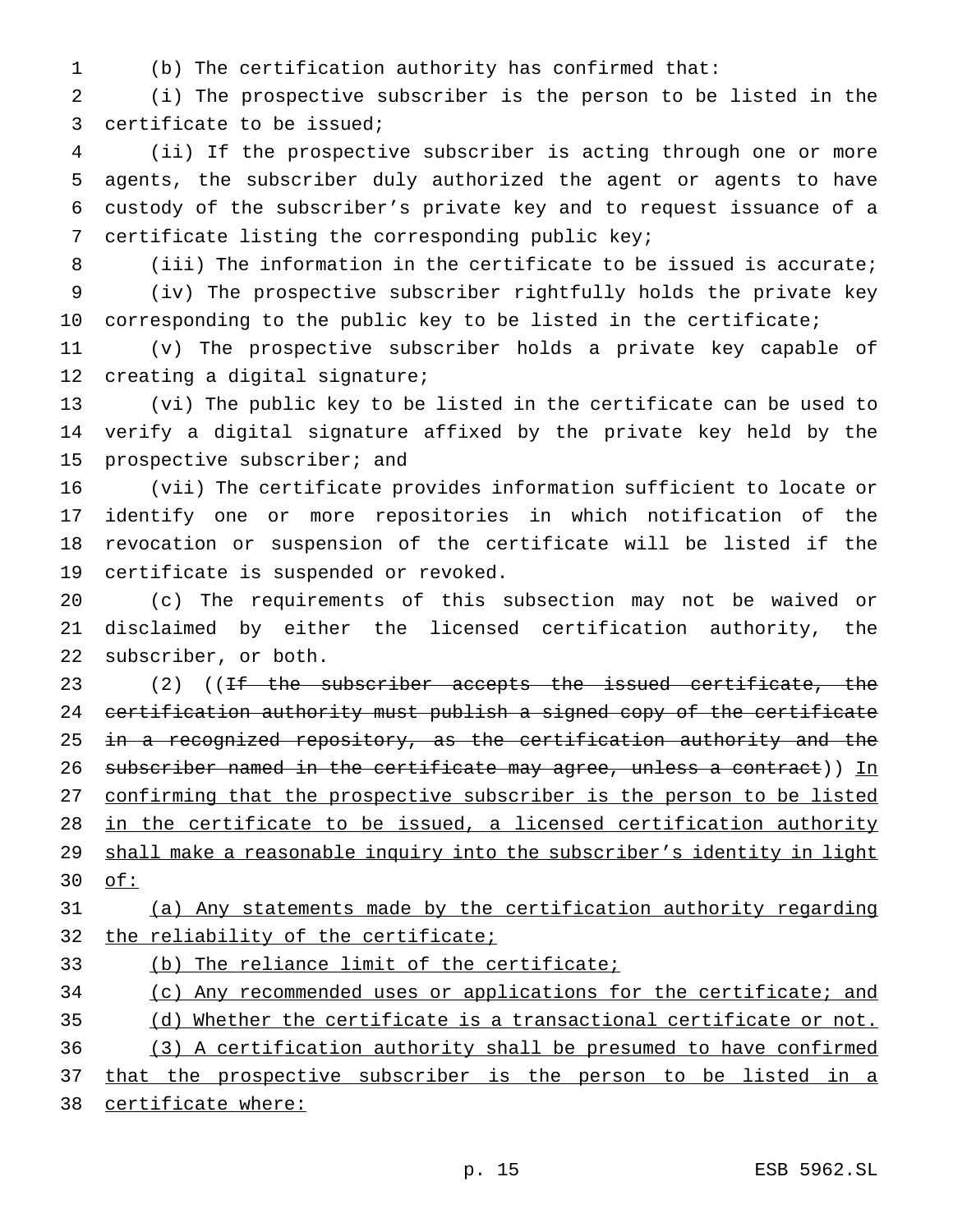(a) The subscriber appears before the certification authority and presents identification documents consisting of at least one of the following: (i) A current identification document issued by or under the authority of the United States, or such similar identification document

issued under the authority of another country;

 (ii) A current driver's license issued by a state of the United States; or

 (iii) A current personal identification card issued by a state of 10 the United States; and

 (b) Operative personnel certified according to law or a notary has 12 reviewed and accepted the identification information of the subscriber. (4) The certification authority may establish policies regarding the publication of certificates in its certification practice 15 statement, which must be adhered to unless an agreement between the certification authority and the subscriber provides otherwise. If the 17 ((subscriber does not accept the certificate, a licensed certification authority must not publish it, or must cancel its publication if the 19 certificate has already been published)) certification authority does not establish such a policy, the certification authority must publish a signed copy of the certificate in a recognized repository.

  $((+3))$   $(5)$  Nothing in this section precludes a licensed certification authority from conforming to standards, certification practice statements, security plans, or contractual requirements more rigorous than, but nevertheless consistent with, this chapter.

 $((+4))$  (6) After issuing a certificate, a licensed certification authority must revoke it immediately upon confirming that it was not issued as required by this section. A licensed certification authority 29 may also suspend a certificate that it has issued for a ((reasonable)) 30 period not exceeding ((ninety-six hours)) five business days as needed for an investigation to confirm grounds for revocation under this subsection. The certification authority must give notice to the subscriber as soon as practicable after a decision to revoke or suspend under this subsection.

 $((\frac{1}{5}))(7)$  The secretary may order the licensed certification authority to suspend or revoke a certificate that the certification authority issued, if, after giving any required notice and opportunity for the certification authority and subscriber to be heard in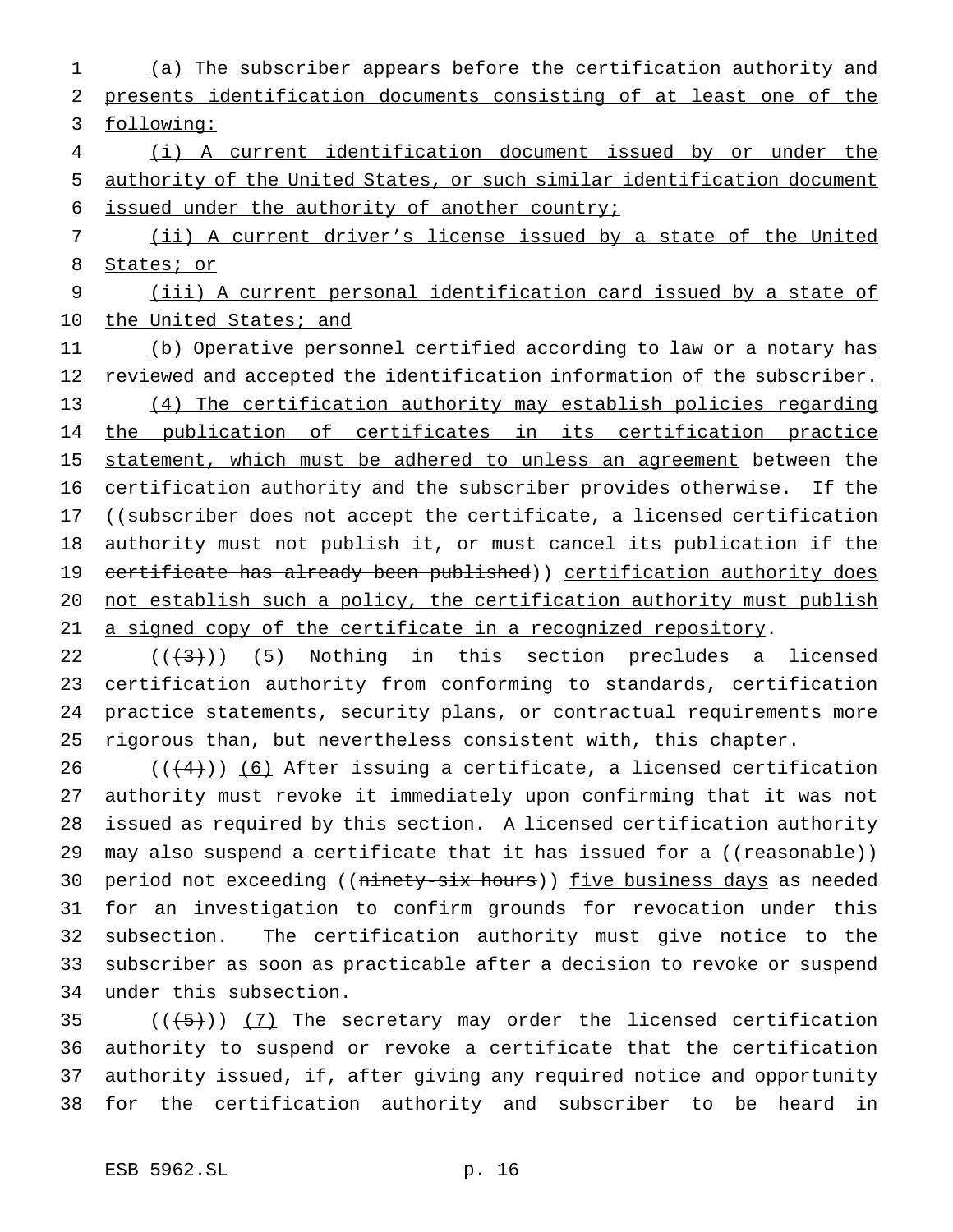1 accordance with the administrative procedure act, chapter 34.05 RCW, 2 the secretary determines that:

3 (a) The certificate was issued without substantial compliance with 4 this section; and

5 (b) The noncompliance poses a significant risk to persons 6 (( $r$ easonably)) relying on the certificate.

 Upon determining that an emergency requires an immediate remedy, and in accordance with the administrative procedure act, chapter 34.05 RCW, the secretary may issue an order suspending a certificate for a 10 period not to exceed ((ninety-six hours)) five business days.

11 **Sec. 12.** RCW 19.34.231 and 1997 c 27 s 10 are each amended to read 12 as follows:

13 (1) If a signature of a unit of state or local government, 14 including its appropriate officers or employees, ((may)) is required by 15 statute, administrative rule, court rule, or requirement of the office 16 of financial management, that unit of state or local government shall 17 become a subscriber to a certificate issued by a licensed certification 18 <u>authority</u> for purposes of conducting official public business((, but 19 only if the certificate is issued by a licensed certification 20 authority. A unit of state government, except the secretary and the 21 department of information services, may not act as a certification 22 authority)) with electronic records.

 (2) A city or county may become a licensed certification authority under RCW 19.34.100 for purposes of providing services to local government, if authorized by ordinance adopted by the city or county legislative authority.

27 (3) ((The limitation to licensed certification authorities in 28 subsection (1) of this section does not apply to uses of digital 29 signatures or key pairs limited to internal agency procedures, as to 30 which the signature is not required by statute, administrative rule, 31 court rule, or requirement of the office of financial management.))  $\underline{A}$ 32 unit of state government, except the secretary and the department of 33 information services, may not act as a certification authority.

34 **Sec. 13.** RCW 19.34.250 and 1997 c 27 s 12 are each amended to read 35 as follows:

36 (1) Unless the certification authority ((and the subscriber agree)) 37 provides otherwise in the certificate or its certification practice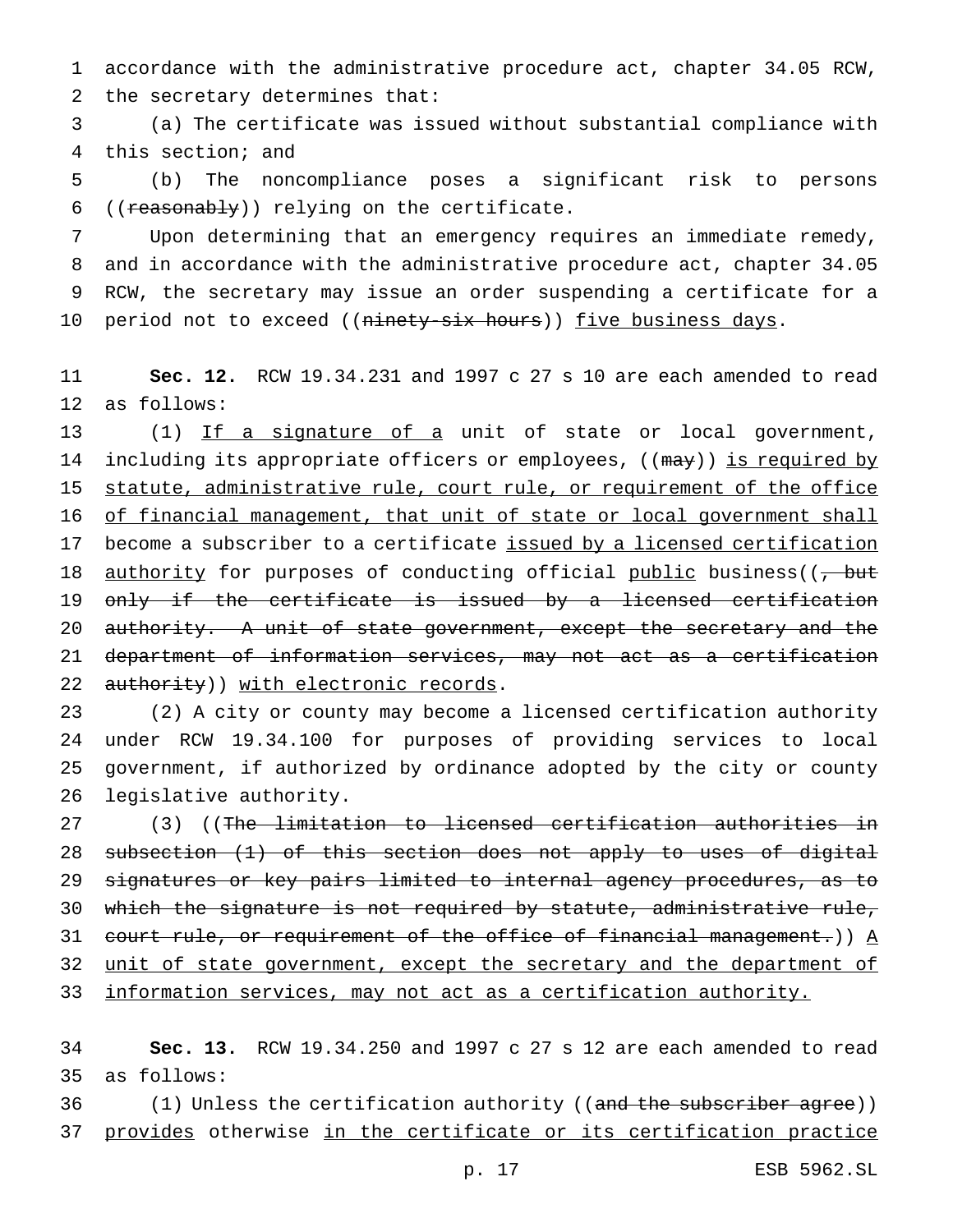1 statement, the licensed certification authority that issued a certificate that is not a transactional certificate must suspend the 3 certificate for a period not to exceed ((ninety-six hours)) five business days:

 (a) Upon request by a person whom the certification authority reasonably believes to be: (i) The subscriber named in the certificate; (ii) a person duly authorized to act for that subscriber; or (iii) a person acting on behalf of the unavailable subscriber; or (b) By order of the secretary under RCW 19.34.210(5).

 The certification authority need not confirm the identity or agency of the person requesting suspension. The certification authority may require the person requesting suspension to provide evidence, including a statement under oath or affirmation, regarding the requestor's identity, authorization, or the unavailability of the subscriber. Law enforcement agencies may investigate suspensions for possible wrongdoing by persons requesting suspension.

17 (2) Unless the ((certificate)) certification authority provides 18 otherwise (( $\Theta$ )) in the certificate (( $\frac{1}{15}$  a transactional certificate)) 19 or its certification practice statement, the secretary may suspend a certificate issued by a licensed certification authority for a period 21 not to exceed ((ninety-six hours)) five business days, if:

 (a) A person identifying himself or herself as the subscriber named in the certificate, a person authorized to act for that subscriber, or a person acting on behalf of that unavailable subscriber [requests suspension]; and

 (b) The requester represents that the certification authority that issued the certificate is unavailable.

 The secretary may require the person requesting suspension to provide evidence, including a statement under oath or affirmation, regarding his or her identity, authorization, or the unavailability of the issuing certification authority, and may decline to suspend the certificate in its discretion. Law enforcement agencies may investigate suspensions by the secretary for possible wrongdoing by persons requesting suspension.

 (3) Immediately upon suspension of a certificate by a licensed certification authority, the licensed certification authority must give notice of the suspension according to the specification in the certificate. If one or more repositories are specified, then the licensed certification authority must publish a signed notice of the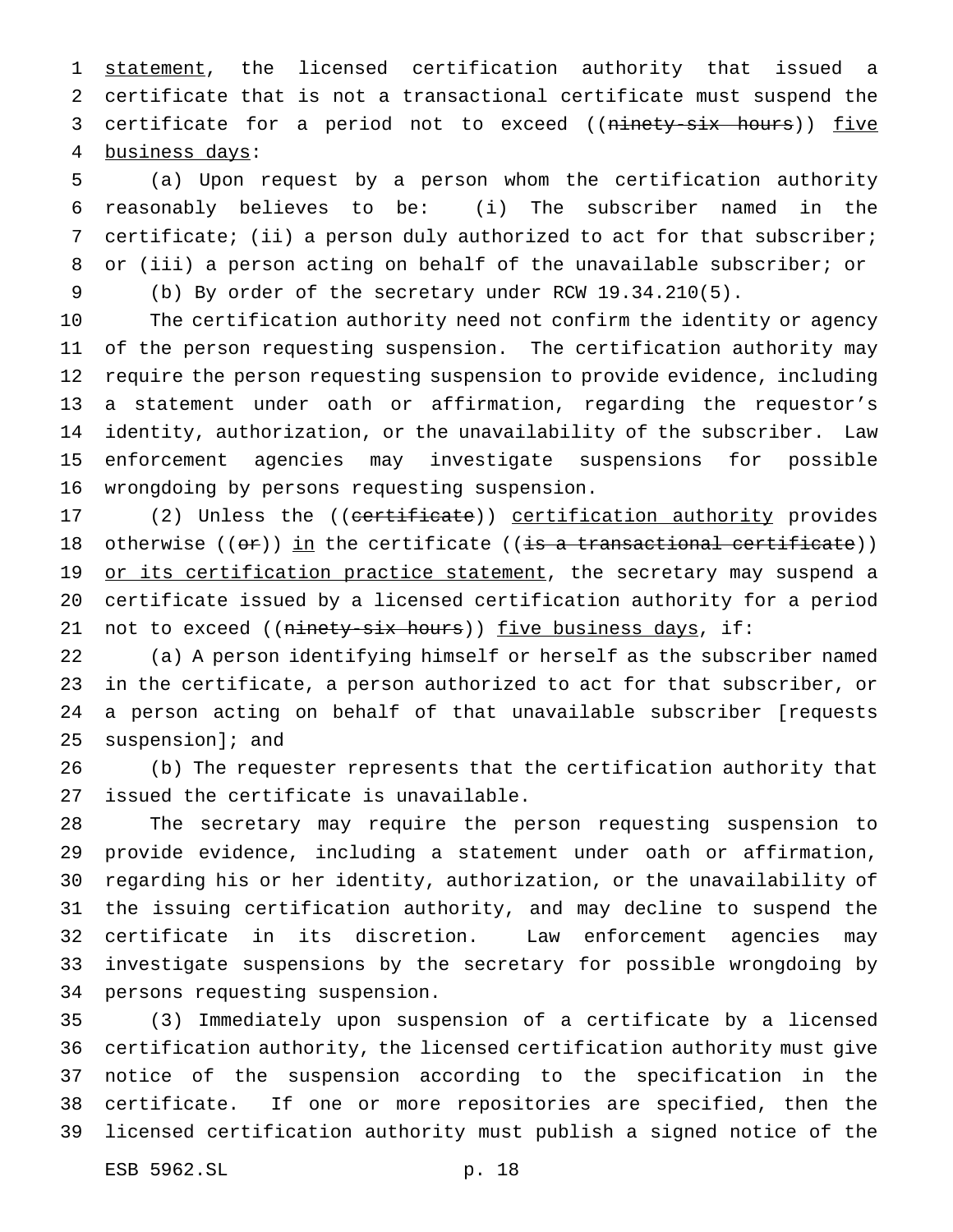suspension in all the repositories. If a repository no longer exists or refuses to accept publication, or if no repository is recognized under RCW 19.34.400, the licensed certification authority must also publish the notice in a recognized repository. If a certificate is suspended by the secretary, the secretary must give notice as required in this subsection for a licensed certification authority, provided that the person requesting suspension pays in advance any fee required by a repository for publication of the notice of suspension.

 (4) A certification authority must terminate a suspension initiated by request only:

 (a) If the subscriber named in the suspended certificate requests termination of the suspension, the certification authority has confirmed that the person requesting suspension is the subscriber or an agent of the subscriber authorized to terminate the suspension; or

 (b) When the certification authority discovers and confirms that the request for the suspension was made without authorization by the subscriber. However, this subsection (4)(b) does not require the certification authority to confirm a request for suspension.

 (5) The contract between a subscriber and a licensed certification authority may limit or preclude requested suspension by the certification authority, or may provide otherwise for termination of a requested suspension. However, if the contract limits or precludes suspension by the secretary when the issuing certification authority is unavailable, the limitation or preclusion is effective only if notice of it is published in the certificate.

 (6) No person may knowingly or intentionally misrepresent to a certification authority his or her identity or authorization in requesting suspension of a certificate. Violation of this subsection is a gross misdemeanor.

 (7) The secretary may authorize other state or local governmental agencies to perform any of the functions of the secretary under this section upon a regional basis. The authorization must be formalized by an agreement under chapter 39.34 RCW. The secretary may provide by rule the terms and conditions of the regional services.

 (8) A suspension under this section must be completed within twenty-four hours of receipt of all information required in this section.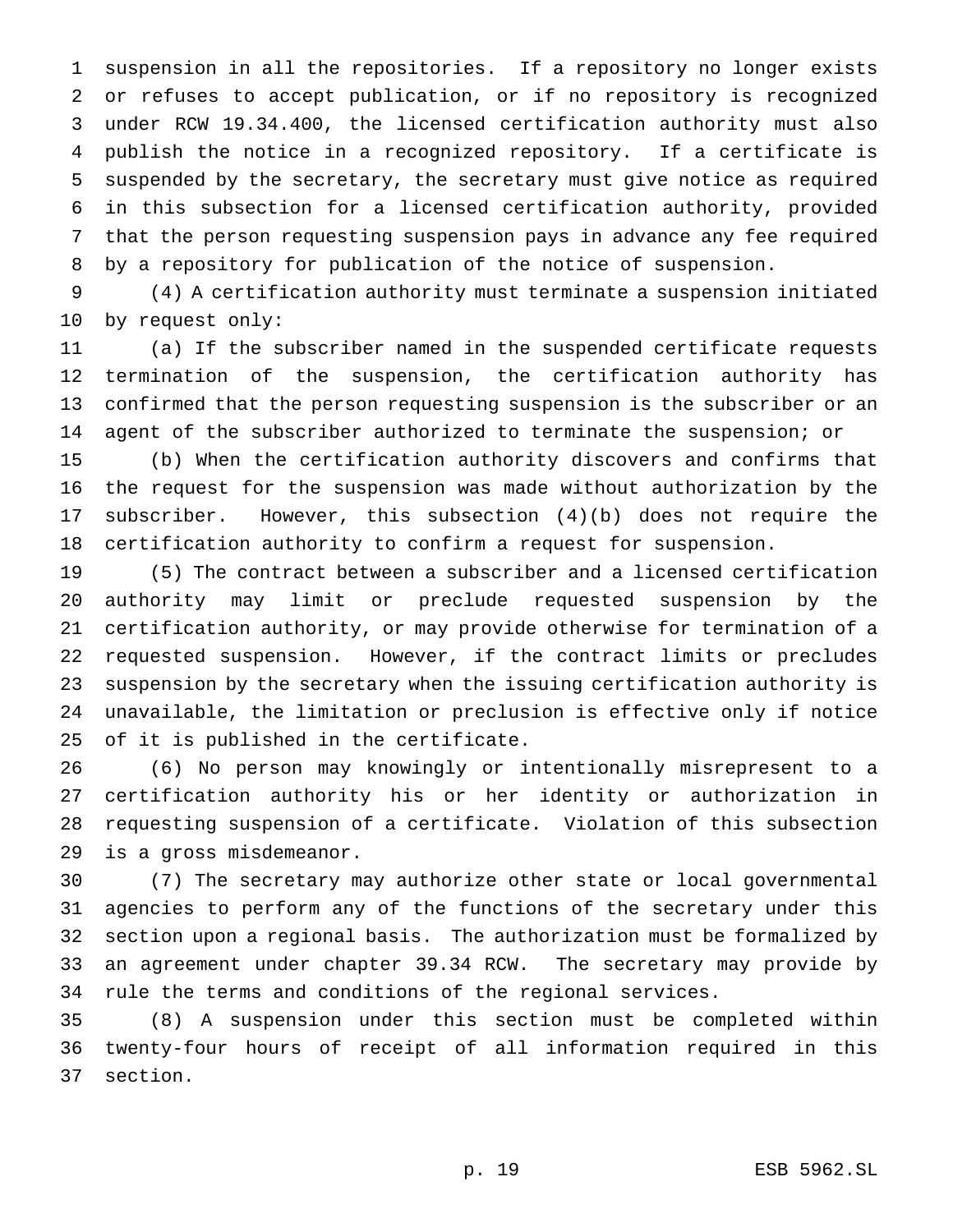**Sec. 14.** RCW 19.34.280 and 1997 c 27 s 14 are each amended to read as follows:

 (1) By clearly specifying a recommended reliance limit in a 4 certificate and in the certification practice statement, the issuing certification authority recommends that persons rely on the certificate only to the extent that the total amount at risk does not exceed the recommended reliance limit.

 (2) Subject to subsection (3) of this section, unless a licensed certification authority waives application of this subsection, a licensed certification authority is:

 (a) Not liable for a loss caused by reliance on a false or forged digital signature of a subscriber, if, with respect to the false or forged digital signature, the certification authority complied with all material requirements of this chapter;

 (b) Not liable in excess of the amount specified in the certificate as its recommended reliance limit for either:

 (i) A loss caused by reliance on a misrepresentation in the certificate of a fact that the licensed certification authority is required to confirm; or

 (ii) Failure to comply with RCW 19.34.210 in issuing the certificate;

(c) Not liable for:

 (i) Punitive or exemplary damages. Nothing in this chapter may be interpreted to permit punitive or exemplary damages that would not otherwise be permitted by the law of this state; or

(ii) Damages for pain or suffering.

 (3) Nothing in subsection (2)(a) of this section relieves a licensed certification authority of its liability for breach of any of the warranties or certifications it gives under RCW 19.34.220 or for its lack of good faith, which warranties and obligation of good faith may not be disclaimed. However, the standards by which the performance of a licensed certification authority's obligation of good faith is to be measured may be determined by agreement or notification complying with subsection (4) of this section if the standards are not manifestly unreasonable. The liability of a licensed certification authority under this subsection is subject to the limitations in subsection (2)(b) and (c) of this section unless the limits are waived by the licensed certification authority.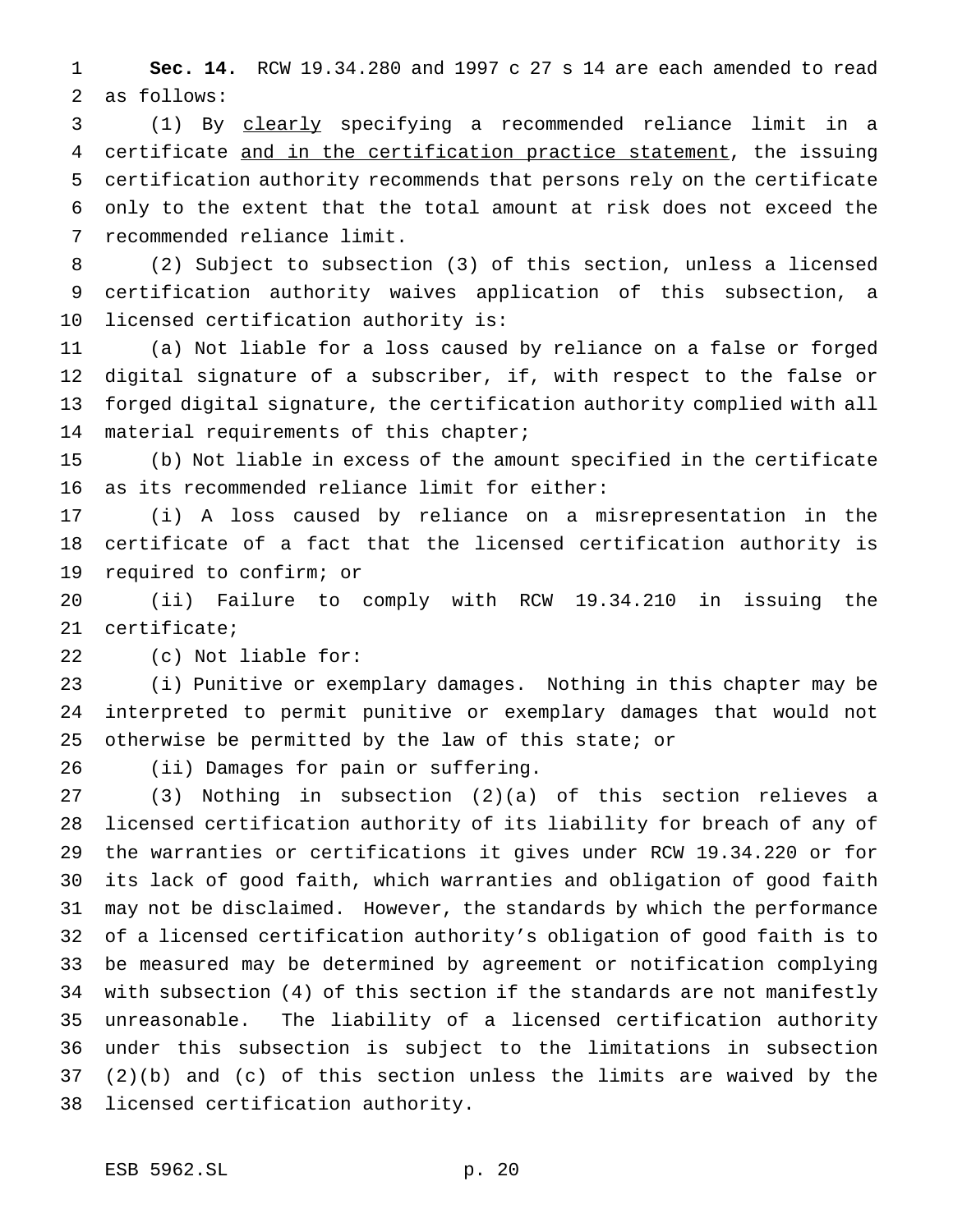(4) Consequential or incidental damages may be liquidated, or may otherwise be limited, altered, or excluded unless the limitation, alteration, or exclusion is unconscionable. A licensed certification authority may liquidate, limit, alter, or exclude consequential or incidental damages as provided in this subsection by agreement or by notifying any person who will rely on a certificate of the liquidation, limitation, alteration, or exclusion before the person relies on the certificate.

 **Sec. 15.** RCW 19.34.330 and 1996 c 250 s 404 are each amended to read as follows:

11 A ((copy of a)) digitally signed message ((is as effective, valid, 12 and enforceable as the original of the message, unless it is evident 13 that the signer designated an instance of the digitally signed message 14 to be a unique original, in which case only that instance constitutes 15 the valid, effective, and enforceable)) shall be deemed to be an 16 original of the message.

 **Sec. 16.** RCW 19.34.400 and 1997 c 27 s 23 are each amended to read as follows:

 (1) The secretary must recognize one or more repositories, after finding that a repository to be recognized:

(a) Is a licensed certification authority;

(b) Includes, or will include, a data base containing:

(i) Certificates published in the repository;

 (ii) Notices of suspended or revoked certificates published by licensed certification authorities or other persons suspending or 26 revoking certificates; and

27 (iii) ((<del>Certification authority disclosure records for licensed</del> 28 certification authorities;

29 (iv) All orders or advisory statements published by the secretary 30 in regulating certification authorities; and

31  $\{\forall\}$ )) Other information adopted by rule by the secretary;

 (c) Operates by means of a trustworthy system, that may, under administrative rule of the secretary, include additional or different attributes than those applicable to a certification authority that does not operate as a recognized repository;

 (d) Contains no significant amount of information that is known or likely to be untrue, inaccurate, or not reasonably reliable;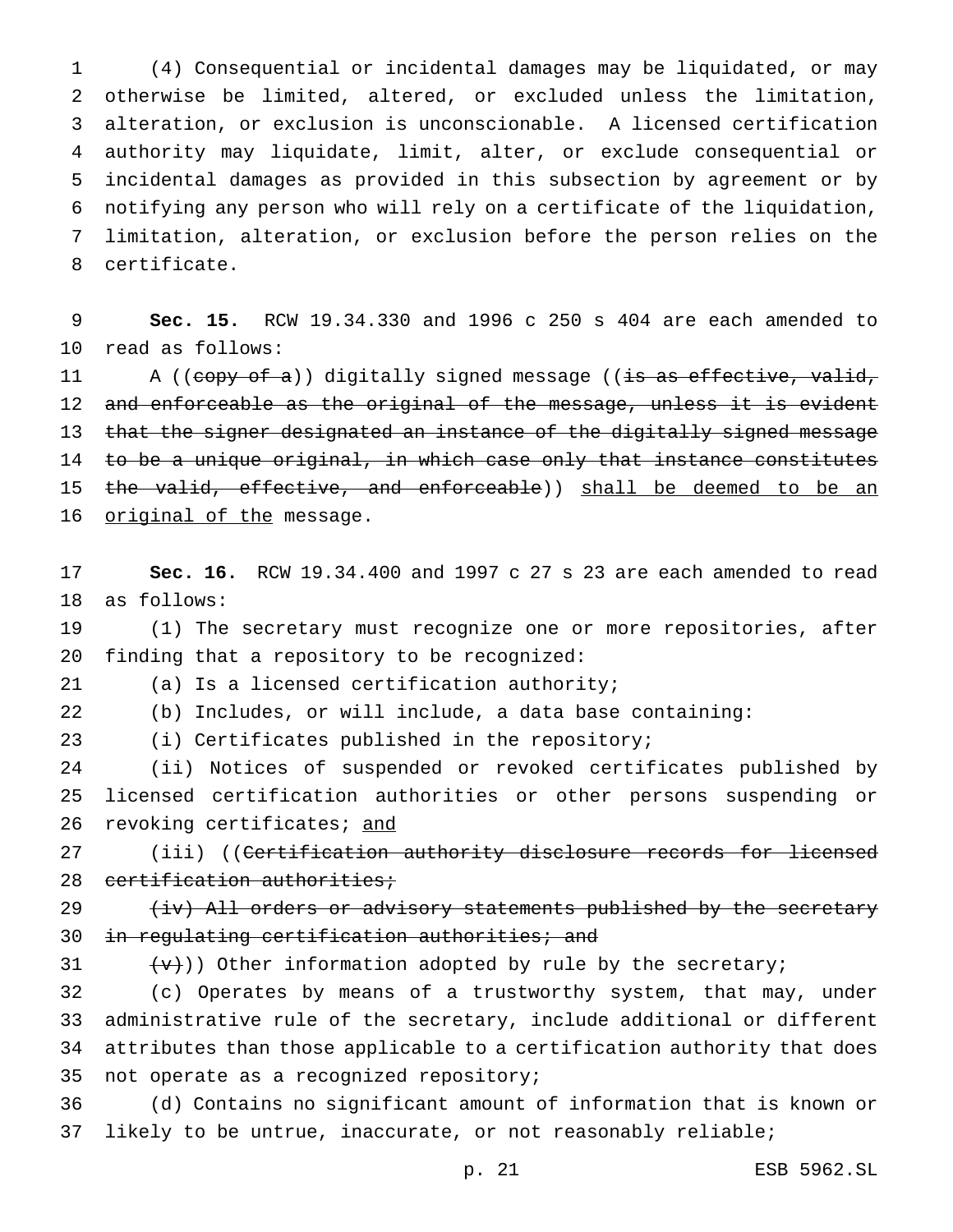(e) ((Contains certificates published by certification authorities that conform to legally binding requirements that the secretary finds to be substantially similar to, or more stringent toward the certification authorities, than those of this state;

 $\frac{f}{f}(f)$ ) Keeps ((an archive)) a record of certificates that have been 6 suspended or revoked, or that have expired, ((within at least the past 7 three years)) in accordance with requirements adopted by rule by the 8 secretary; and

 (g) Complies with other reasonable requirements adopted by rule by the secretary.

 (2) A repository may apply to the secretary for recognition by filing a written request and providing evidence to the secretary sufficient for the secretary to find that the conditions for 14 recognition are satisfied, in accordance with requirements adopted by 15 rule by the secretary.

 (3) A repository may discontinue its recognition by filing thirty 17 days' written notice with the secretary, upon meeting any conditions 18 for discontinuance adopted by rule by the secretary. In addition the secretary may discontinue recognition of a repository in accordance with the administrative procedure act, chapter 34.05 RCW, if the secretary concludes that the repository no longer satisfies the conditions for recognition listed in this section or in rules adopted by the secretary.

 **Sec. 17.** RCW 19.34.410 and 1997 c 27 s 33 are each amended to read as follows:

 (1) Notwithstanding a disclaimer by the repository or a contract to the contrary between the repository, a certification authority, or a subscriber, a repository is liable for a loss incurred by a person reasonably relying on a digital signature verified by the public key 30 listed in a certificate that has been suspended or revoked by the 31 licensed certification authority that issued the certificate, if loss was incurred more than one business day after receipt by the repository 33 of a request from the issuing licensed certification authority to publish notice of the suspension or revocation, and the repository had failed to publish the notice when the person relied on the digital signature.

 (2) Unless waived, a recognized repository or the owner or operator of a recognized repository is:

ESB 5962.SL p. 22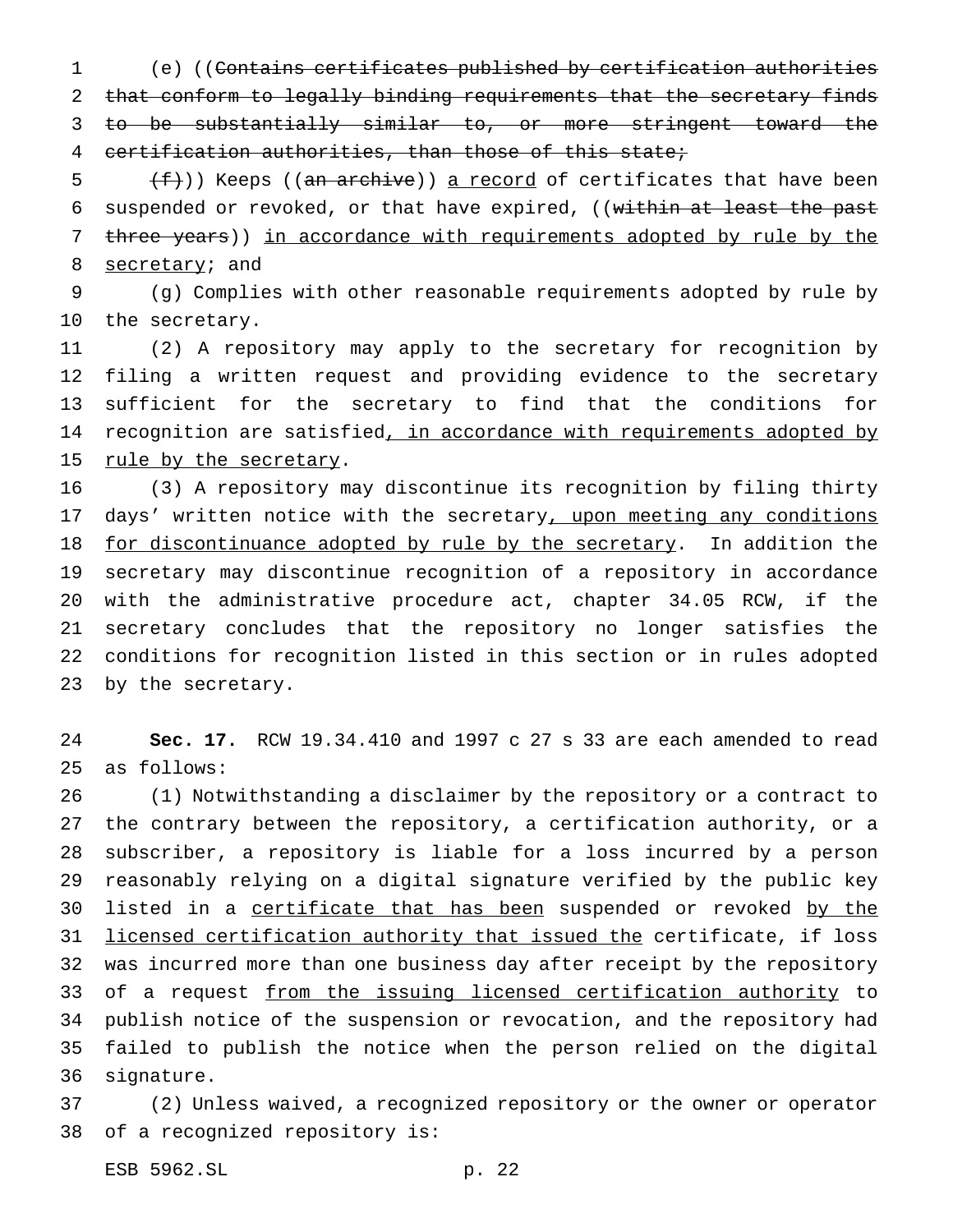(a) Not liable for failure to record publication of a suspension or revocation, unless the repository has received notice of publication and one business day has elapsed since the notice was received;

 (b) Not liable under subsection (1) of this section in excess of the amount specified in the certificate as the recommended reliance limit;

(c) Not liable under subsection (1) of this section for:

8 (i) Punitive or exemplary damages; or

(ii) Damages for pain or suffering;

 (d) Not liable for misrepresentation in a certificate published by a licensed certification authority;

 (e) Not liable for accurately recording or reporting information that a licensed certification authority, or court clerk, or the secretary has published as required or permitted in this chapter, including information about suspension or revocation of a certificate; (f) Not liable for reporting information about a certification authority, a certificate, or a subscriber, if the information is published as required or permitted in this chapter or a rule adopted by the secretary, or is published by order of the secretary in the performance of the licensing and regulatory duties of that office under this chapter.

 (3) Consequential or incidental damages may be liquidated, or may otherwise be limited, altered, or excluded unless the limitation, alteration, or exclusion is unconscionable. A recognized repository may liquidate, limit, alter, or exclude damages as provided in this subsection by agreement, or by notifying any person who will rely on a digital signature verified by the public key listed in a suspended or revoked certificate of the liquidation, limitation, alteration, or exclusion before the person relies on the certificate.

 **Sec. 18.** RCW 43.105.320 and 1997 c 27 s 29 are each amended to read as follows:

 The department of information services may become a licensed certification authority, under chapter 19.34 RCW, for the purpose of 34 providing services to ((state and local government)) agencies, local governments, and other entities and persons for purposes of official 36 state business. The department is not subject to RCW 19.34.100(1)(a). The department shall only issue certificates, as defined in RCW 19.34.020, in which the subscriber is: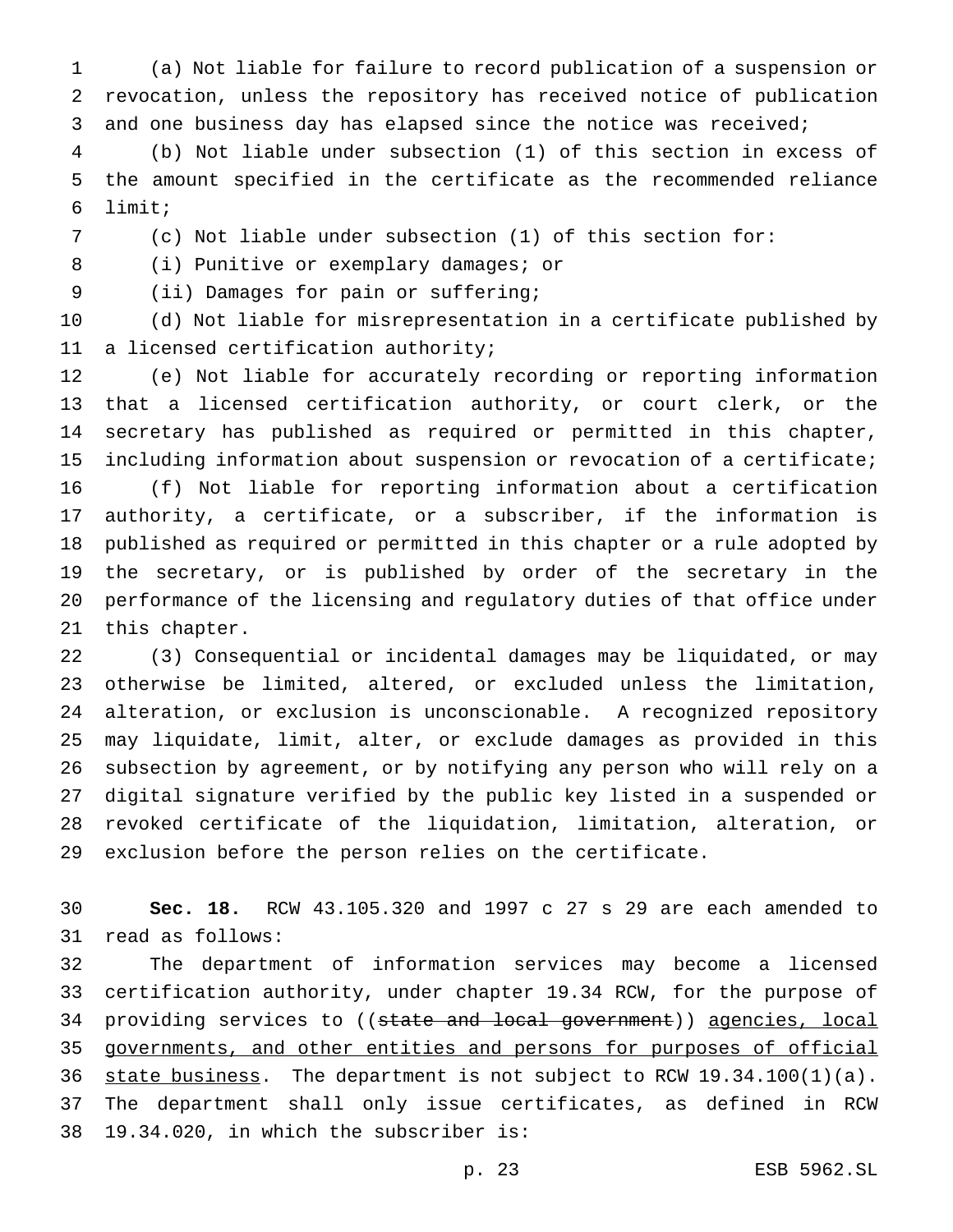(1) The state of Washington or a department, office, or agency of the state;

 (2) A city, county, district, or other municipal corporation, or a department, office, or agency of the city, county, district, or municipal corporation;

 (3) An agent or employee of an entity described by subsection (1) or (2) of this section, for purposes of official public business; 8  $((\theta \cdot \hat{r}))$ 

 (4) Any other person or entity engaged in matters of official public business, however, such certificates shall be limited only to 11 matters of official public business. The department may issue 12 certificates to such persons or entities only if after issuing a request for proposals from certification authorities licensed under chapter 19.34 RCW and review of the submitted proposals, makes a 15 determination that such private services are not sufficient to meet the department's published requirements. The department must set forth in writing the basis of any such determination and provide procedures for 18 challenge of the determination as provided by the state procurement 19 requirements; or

 (5) An applicant for a license as a certification authority for the purpose of compliance with RCW 19.34.100(1)(a).

 NEW SECTION. **Sec. 19.** (1) If the department of information services issues certificates to nongovernmental entities or individuals pursuant to section 18(4) of this act, the office of financial management shall convene a task force, which shall include both governmental and nongovernmental representatives, to review the practice of the state issuing certificates to nongovernmental entities or individuals for the purpose of conducting official public business. The task force shall prepare and submit its findings to the appropriate legislative committees by December 31, 2000.

(2) This section expires June 30, 2001.

 NEW SECTION. **Sec. 20.** This act is necessary for the immediate preservation of the public peace, health, or safety, or support of the state government and its existing public institutions, and takes effect immediately.